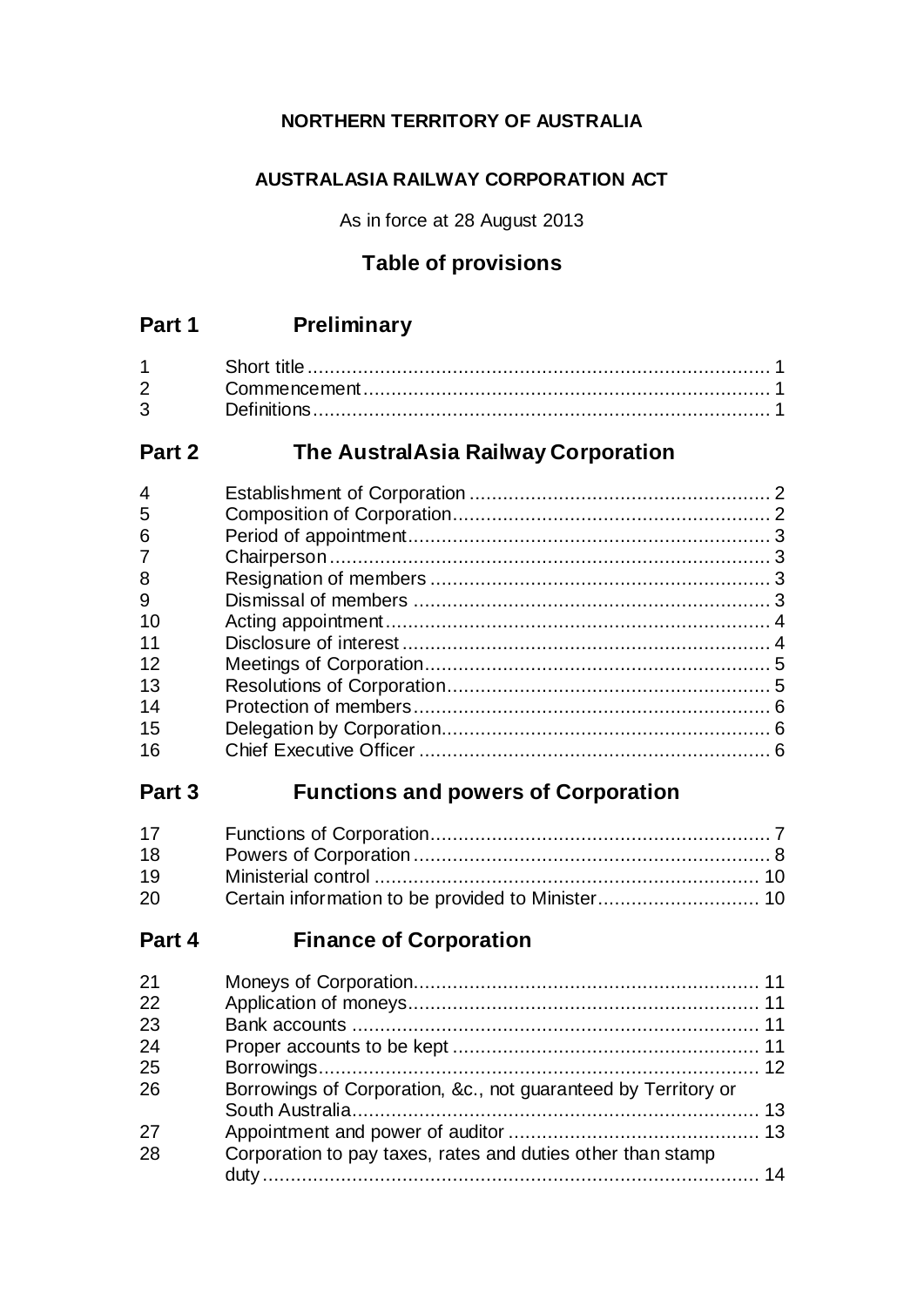# **Part 4A Limit of expenditure by Territory**

| 28A     |                                                             |  |
|---------|-------------------------------------------------------------|--|
| Part 4B | <b>Civil penalties</b>                                      |  |
| 28B     | Civil penalties may be payable by successful consortium  16 |  |

| 28C | Successful consortium may pass on civil penalties to |  |
|-----|------------------------------------------------------|--|
|     |                                                      |  |

# **Part 5 Miscellaneous**

| 29  |                                                             |  |
|-----|-------------------------------------------------------------|--|
| 30  |                                                             |  |
| 31  |                                                             |  |
| 32  |                                                             |  |
| 33  |                                                             |  |
| 33A | References to Corporation in legal documents and registered |  |
|     |                                                             |  |
| 34  |                                                             |  |

## **ENDNOTES**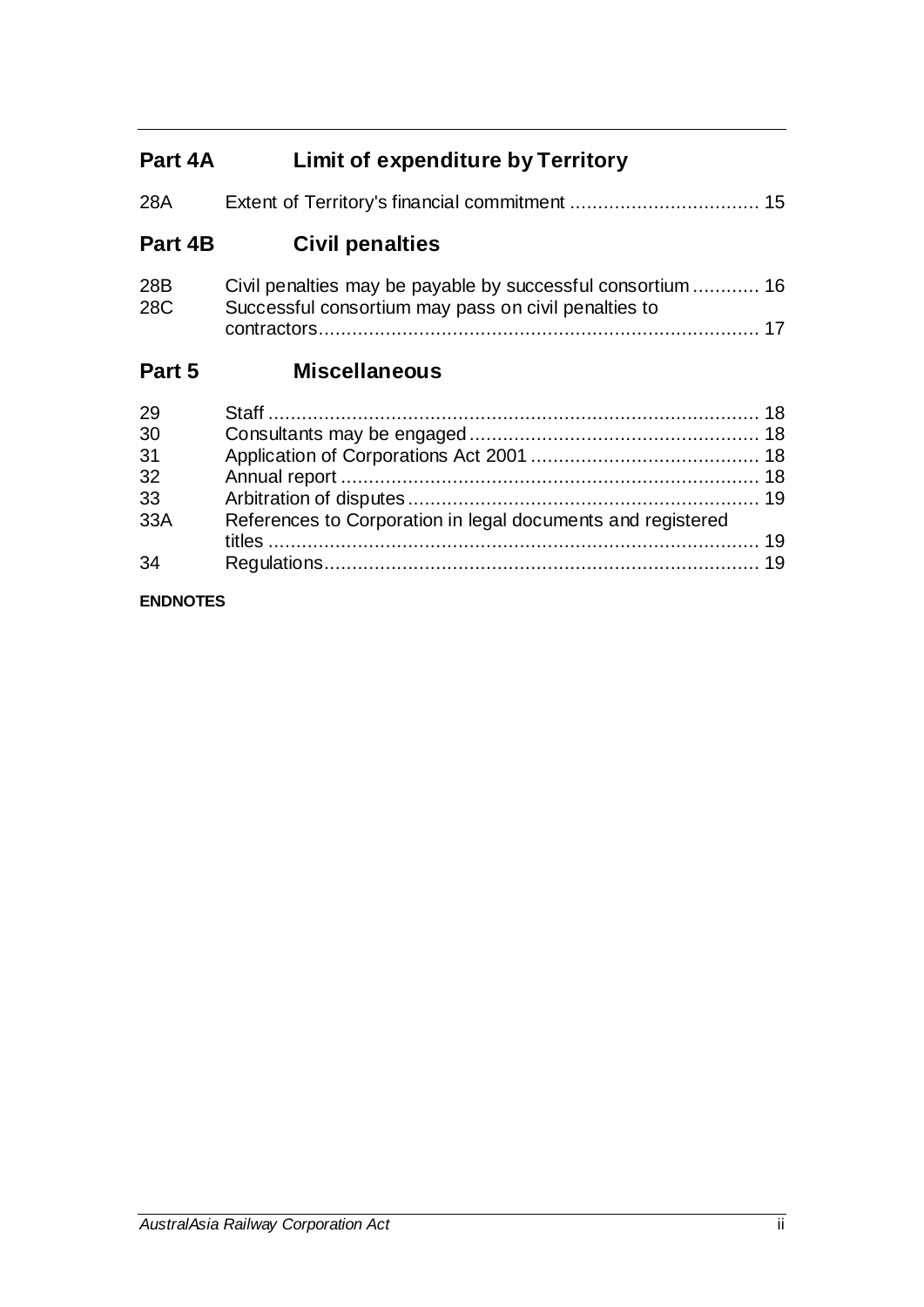## **NORTHERN TERRITORY OF AUSTRALIA**

As in force at 28 August 2013 \_\_\_\_\_\_\_\_\_\_\_\_\_\_\_\_\_\_\_\_

\_\_\_\_\_\_\_\_\_\_\_\_\_\_\_\_\_\_\_\_

## **AUSTRALASIA RAILWAY CORPORATION ACT**

## **An Act to establish the AustralAsia Railway Corporation and for related purposes**

## **Part 1 Preliminary**

#### **1 Short title**

This Act may be cited as the *AustralAsia Railway Corporation Act*.

#### **2 Commencement**

This Act comes into operation on the date fixed by the Administrator by notice in the *Gazette*.

#### **3 Definitions**

In this Act, unless the contrary intention appears:

*Chairperson* means the Chairperson of the Corporation.

*Concession Deed* means the Concession Deed in respect of the construction, operation and maintenance of the Railway entered into by South Australia, the Territory, the Corporation and the successful consortium as amended and in force from time to time.

*Corporation* means The AustralAsia Railway Corporation established by section 4.

*corridor* means the land leased by the Territory or another person to the Corporation for the construction, operation and maintenance of the railway from Tarcoola in South Australia to Darwin in the Territory.

*member* means a member of the Corporation and includes a person appointed under section 10 to act as a member, while the person is so acting.

**Project** means the construction of the Alice Springs to Darwin section of the Railway and the operation and maintenance of the Railway.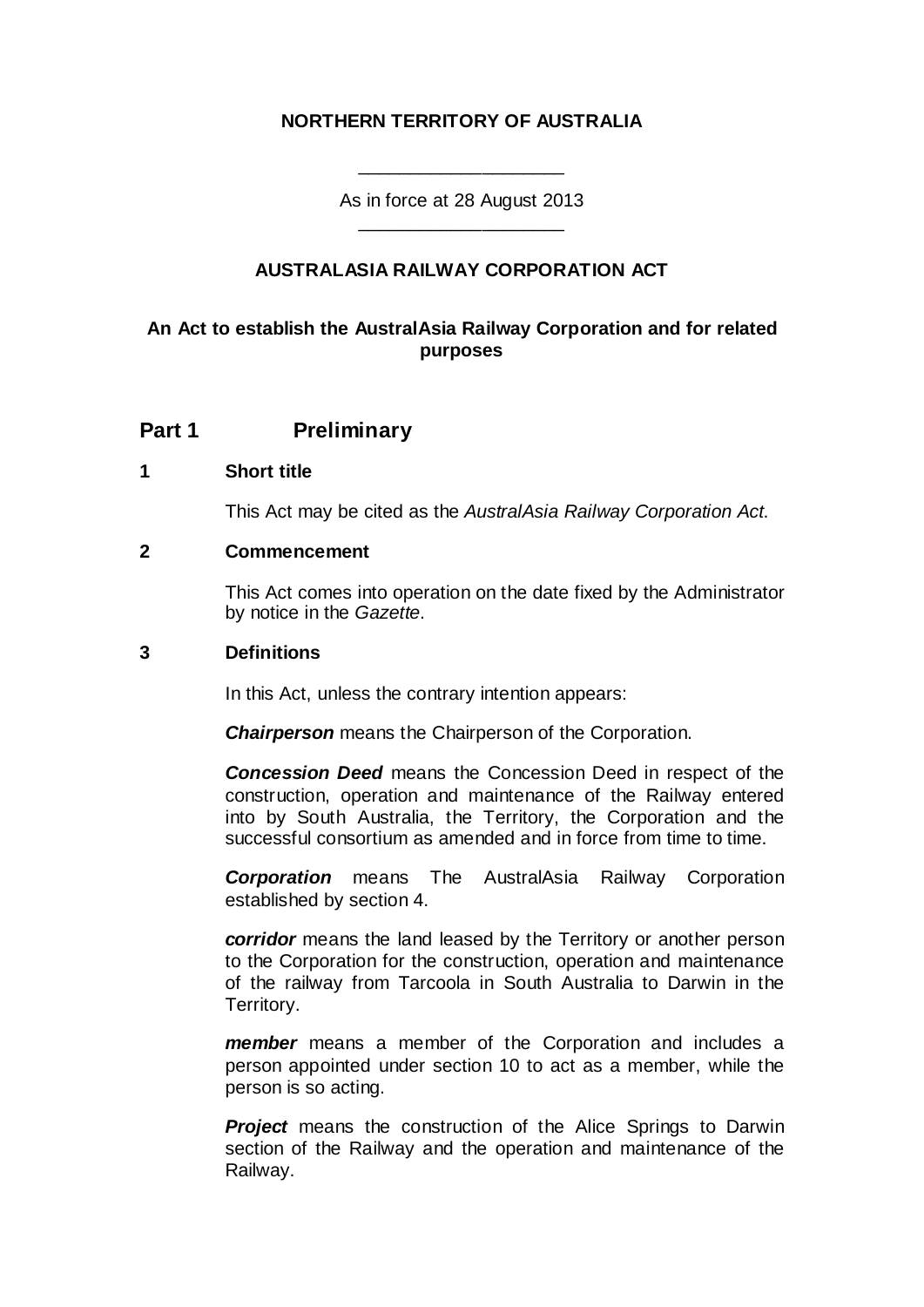*Railway* means the railway from Tarcoola to Darwin and associated facilities, plant and equipment, rolling stock and all other assets required for the operation of the Railway and includes the rights to use the corridor.

**South Australian Minister** means the Minister of State of South Australia to whom the *Alice Springs to Darwin Railway Act 1997* of that State is committed.

# **Part 2 The AustralAsia Railway Corporation**

## **4 Establishment of Corporation**

- (1) There is established The AustralAsia Railway Corporation.
- (2) The Corporation:
	- (a) is a body corporate with perpetual succession;
	- (b) has a common seal; and
	- (c) is capable, in its corporate name, of acquiring, holding and disposing of real (including leasehold) and personal property and of suing and being sued.
- (3) All courts, judges and persons acting judicially are to take judicial notice of the common seal of the Corporation affixed to a document and are to assume that it was duly affixed.
- (4) For the purposes of the *Assembly Members and Statutory Officers (Remuneration and Other Entitlements) Act*, the Corporation shall be deemed to have been established for a public purpose.

## **5 Composition of Corporation**

- (1) The Corporation consists of:
	- (a) the Chief Executive Officer;
	- (b) 2 persons appointed by the Minister who, in the opinion of the Minister, are persons suitable to represent the interests of the Territory;
	- (c) 2 persons appointed by the Minister nominated by the South Australian Minister who, in the opinion of the South Australian Minister, are persons suitable to represent the interests of South Australia; and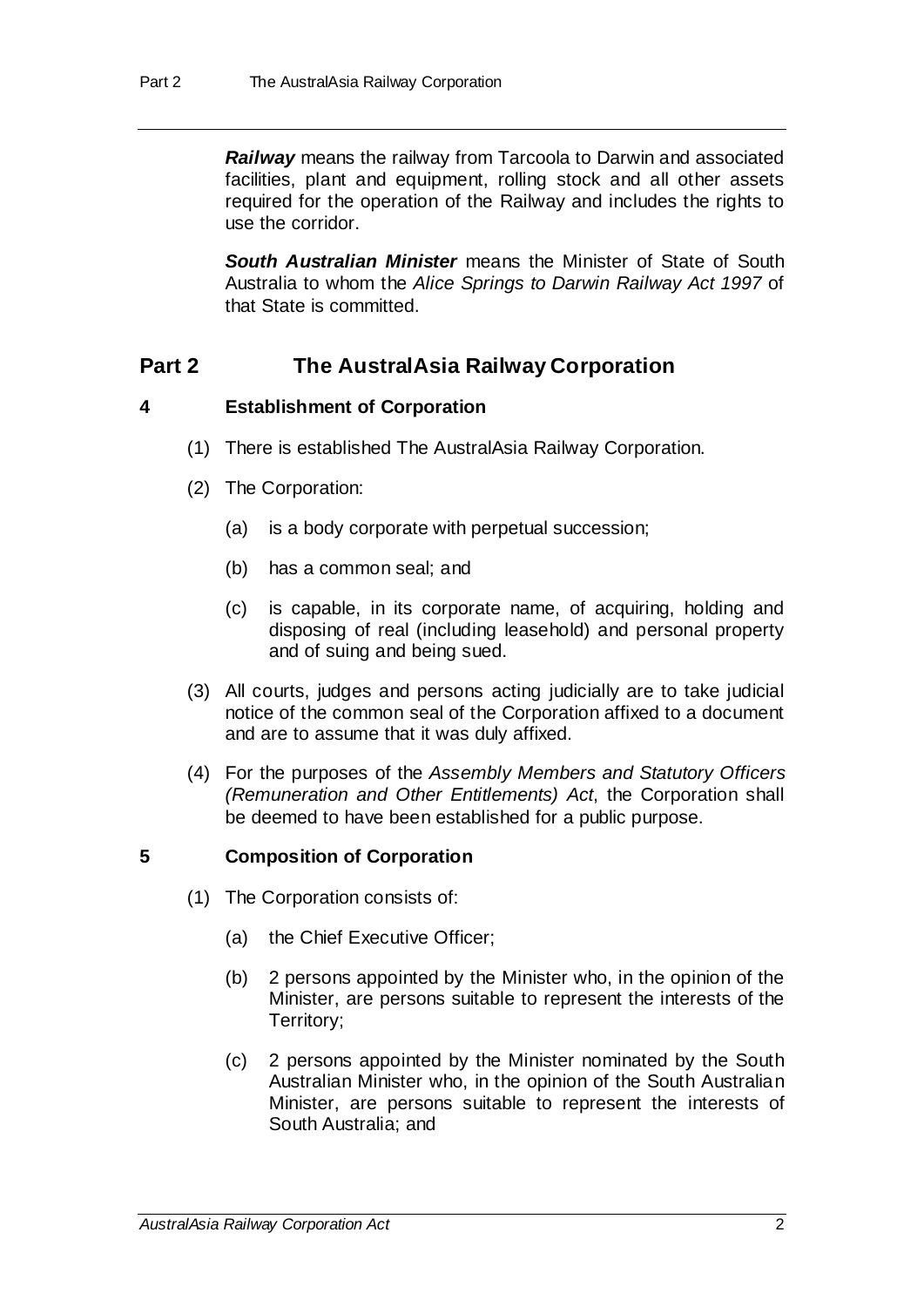- (d) where the Minister and the South Australian Minister agree, not more than 4 other persons appointed by the Minister.
- (2) The exercise of a power or the performance of a function by the Corporation is not affected by reason only of there being a vacancy in the membership of the Corporation.

#### **6 Period of appointment**

Subject to this Act, a member appointed under section 5 holds office for the period, not exceeding 5 years, specified in his or her appointment, but is eligible for re-appointment.

#### **7 Chairperson**

The Minister is to appoint a member (other than the Chief Executive Officer) to be the Chairperson of the Corporation.

#### **8 Resignation of members**

A member may resign office by writing signed by him or her and delivered to the Minister.

#### **9 Dismissal of members**

- (1) The Minister may terminate the appointment of a member (other than the Chief Executive Officer) for inability, inefficiency, misbehaviour or physical or mental incapacity.
- (2) If a member:
	- (a) is absent, except by leave of the Corporation, from 3 consecutive meetings of the Corporation; or
	- (b) becomes bankrupt, applies to take the benefit of any law for the relief of bankrupt or insolvent debtors, compounds with his or her creditors or makes an assignment of his or her remuneration for their benefit,

the Minister is to terminate the appointment of the member.

(3) The Minister may only terminate the appointment of a member appointed on the recommendation of the South Australian Minister when the South Australian Minister requests that the member's appointment be terminated and the Minister must terminate the appointment on receiving the request.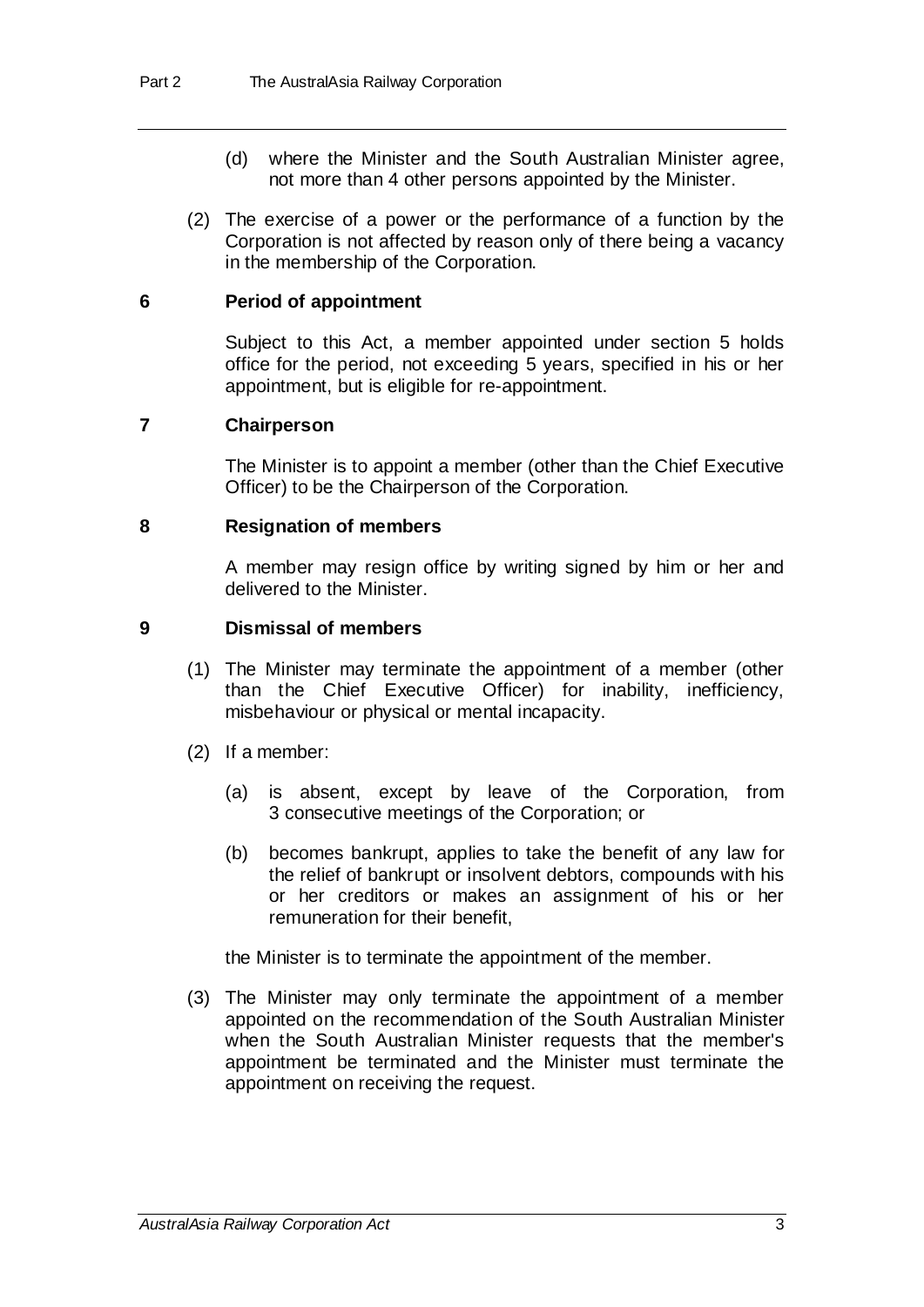#### **10 Acting appointment**

- (1) Where a member is or is expected to be absent from duty, the Minister may appoint a person to act in the place of the member during the absence.
- (2) The Minister may, at any time, terminate an appointment made under subsection (1).
- (3) The Minister may only appoint a person to act in the place of a member appointed on the recommendation of the South Australian Minister on the recommendation of that Minister.
- (4) The validity of a decision of the Corporation is not to be questioned in any proceedings on a ground arising from the fact that the occasion for the appointment of a person under subsection (1) had not arisen or that an appointment under that subsection had ceased to have effect.

#### **11 Disclosure of interest**

- (1) A member who has a direct or indirect pecuniary interest in a matter being considered or about to be considered by the Corporation otherwise than as a member of, and in common with the other members of, a corporation consisting of not less than 25 persons and of which he or she is not a director is, as soon as possible after the relevant facts have come to the member's knowledge, to disclose the nature of his or her interest at a meeting of the Corporation.
- (2) A disclosure under subsection (1) is to be recorded in the minutes of the Corporation and, unless the Corporation otherwise determines, the member:
	- (a) is not, while he or she has that interest, to take part after the disclosure in any deliberation or decision of; and
	- (b) is to be disregarded for the purpose of constituting a quorum of,

the Corporation in relation to the matter.

- (3) For the purpose of making a determination under subsection (2) in relation to a member who has made a disclosure under subsection (1), a member who has a direct or indirect pecuniary interest in the matter to which the disclosure relates is not:
	- (a) to be present during the deliberations of the Corporation for the purpose of making the determination; or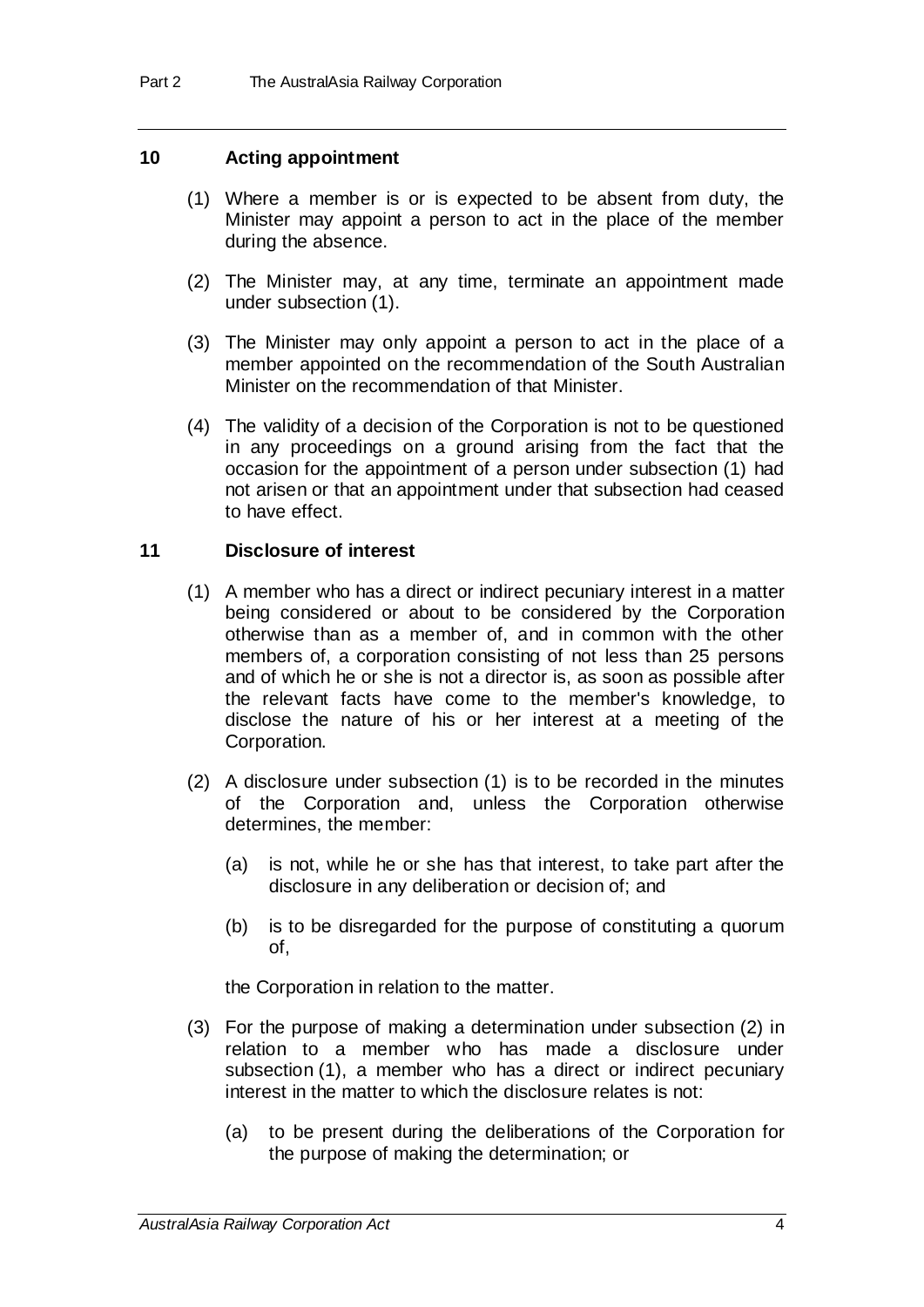(b) to take part in the making by the Corporation of the determination.

#### **12 Meetings of Corporation**

- (1) The Chairperson is to call meetings of the Corporation as and when necessary for the exercise of its powers and the performance of its functions.
- (2) The Minister may, at any time, direct the Chairperson to convene a meeting of the Corporation and the Chairperson is to convene a meeting in accordance with the direction.
- (3) At a meeting of the Corporation:
	- (a) the Chairperson, if present, is to preside but in the absence of the Chairperson the members present are to elect one of their number to act as Chairperson and that person may exercise the powers and perform the functions of the Chairperson for the meeting;
	- (b) questions arising are to be determined by a majority of the votes of the members present and voting and, in the event of an equality of votes, the Chairperson or member presiding at the meeting has, in addition to his or her deliberative vote, a casting vote; and
	- (c) subject to this Act, the Corporation is to determine the procedure to be followed at or in connection with the meeting.
- (4) At a meeting of the Corporation:
	- (a) one member appointed under section 5(1)(b) and one member appointed under section 5(1)(c) are to be present; and
	- (b) one more than half of the members then holding office constitute a quorum.
- (5) The Corporation is to cause records of its meetings to be kept.

## **13 Resolutions of Corporation**

- (1) A resolution of the Corporation, unless unanimous, is of no effect and cannot be implemented until 7 days after the date on which it is made.
- (2) Before the expiration of the period referred to in subsection (1), the Minister may and must, when requested by the South Australian Minister, instruct the Corporation not to take any action to implement the resolution.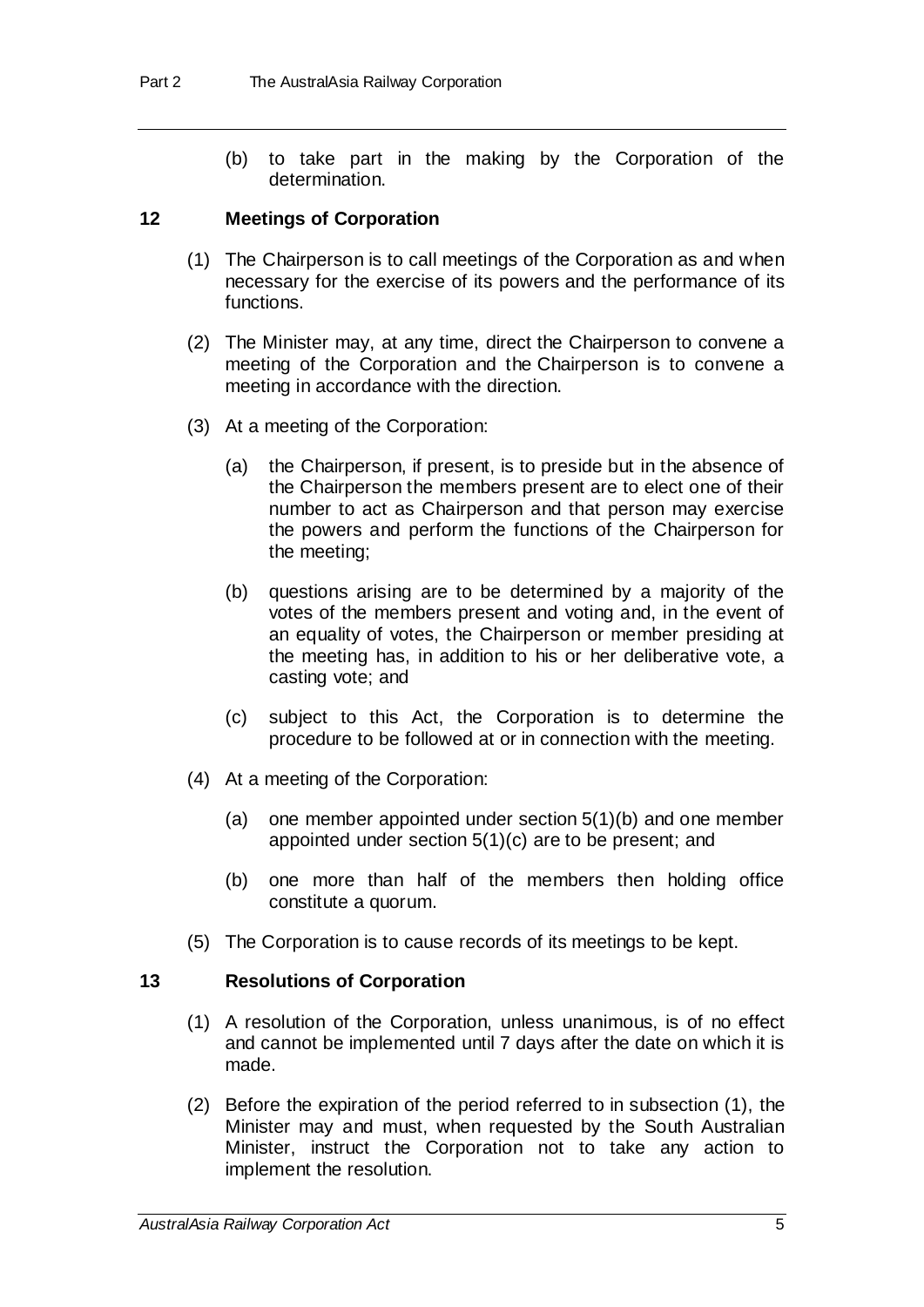- (3) When instructed under subsection (2), the Corporation must not take any action to implement the resolution unless authorised the Minister.
- (4) The Minister is not to authorise the Corporation under subsection (3) if the instruction under subsection (2) was given on the request of the South Australian Minister unless requested by the South Australian Minister.
- (5) Where an instruction has been given, the Minister and the South Australian Minister are to attempt to agree on the course of action in respect of the resolution.

## **14 Protection of members**

Subject to section 31, no action or proceeding, civil or criminal, lies against the Chairperson or another member for or in respect of an act or thing done or omitted to be done in good faith by that person in his or her capacity as Chairperson or member.

## **15 Delegation by Corporation**

- (1) The Corporation may, by instrument under its seal, delegate to a member, to a committee of the Corporation consisting of 2 or more members, or to an officer of the Corporation, any of its powers and functions under this Act, other than this power of delegation.
- (2) A power or function delegated under this section, when exercised or performed by the delegate, is to be taken to have been exercised or performed by the Corporation.
- (3) A delegation under this section does not prevent the exercise of a power or the performance of a function by the Corporation.

## **16 Chief Executive Officer**

- (1) The Corporation is to appoint a person to be the Chief Executive Officer.
- (2) A person may only be appointed the Chief Executive Officer on the recommendation of both the Minister and the South Australian Minister.
- (3) The Corporation may terminate the appointment of the Chief Executive Officer but only on the recommendation of the Minister and the South Australian Minister.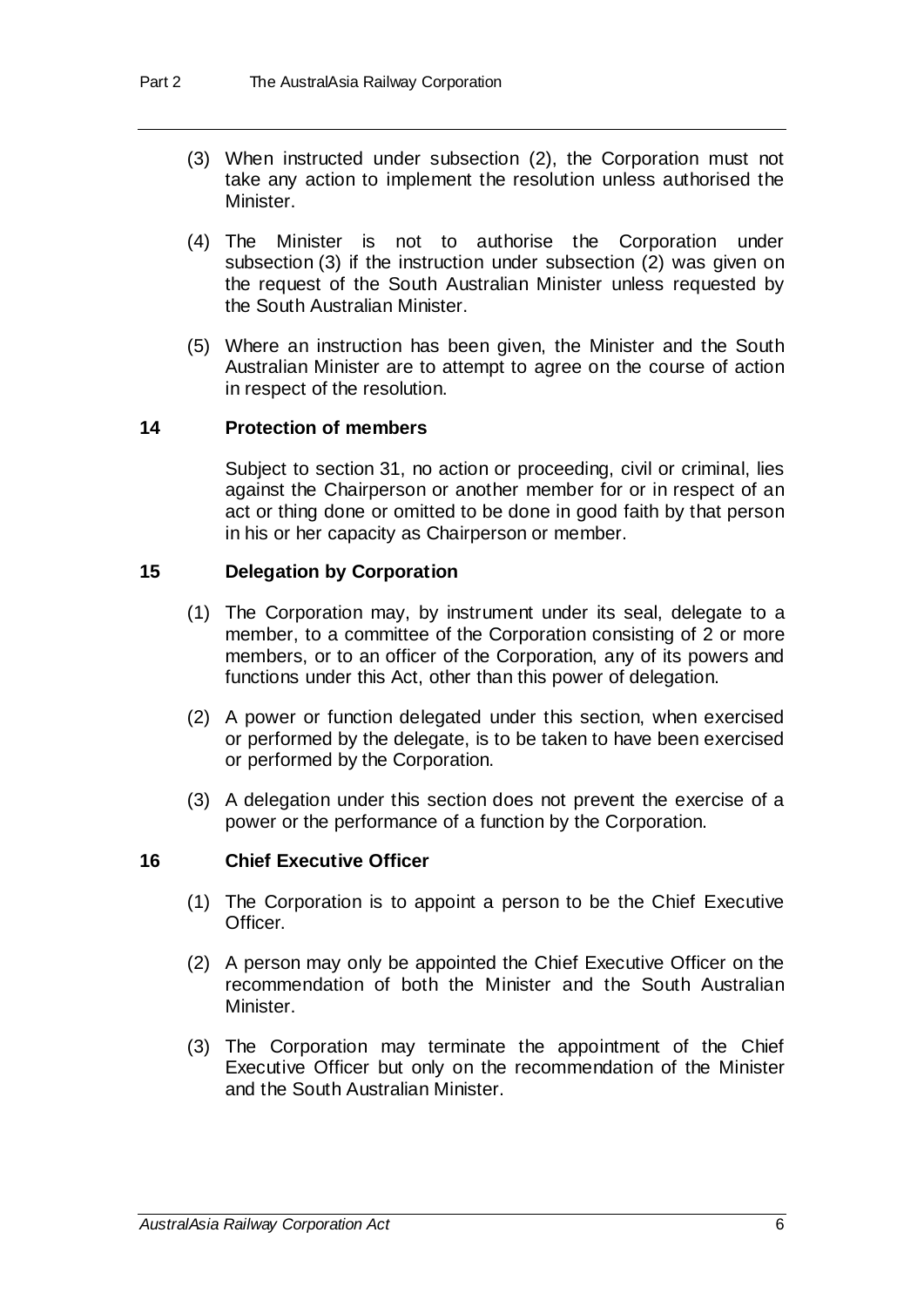# **Part 3 Functions and powers of Corporation**

## **17 Functions of Corporation**

The functions of the Corporation are:

- (a) to obtain and hold secure title to the corridor;
- (b) to develop and manage the project brief inviting submissions from consortia to undertake the Project;
- (c) to advise and assist South Australia and the Territory on the implementation of the Commonwealth's contribution to the Project;
- (d) to nominate the successful consortium to undertake the Project;
- (e) to receive and distribute dividends to South Australia and the Territory enabling them to share in any profits in the Project;
- (f) to provide, by way of lease, sublease, licence, concession or other arrangements, secure rights of access to the corridor to enable the successful consortium to undertake the Project;
- (g) to co-ordinate and supervise the making of government grants to the successful consortium;
- (h) to evaluate submissions received on the Project and to make recommendations to South Australia and the Territory in respect of the submissions;
- (j) to approach government agencies to define the concessions and basis for agreement between South Australia, the Territory and the Commonwealth and the successful consortium;
- (k) to undertake all necessary environmental and planning processes, including all heritage and Aboriginal conservation clearances, as may be required for the Project to commence;
- (m) to facilitate rail access principles to the Railway for the successful consortium and to liaise in respect to access regimes for the national rail network;
- (n) to facilitate the determination of the terms of access to the Port of Darwin;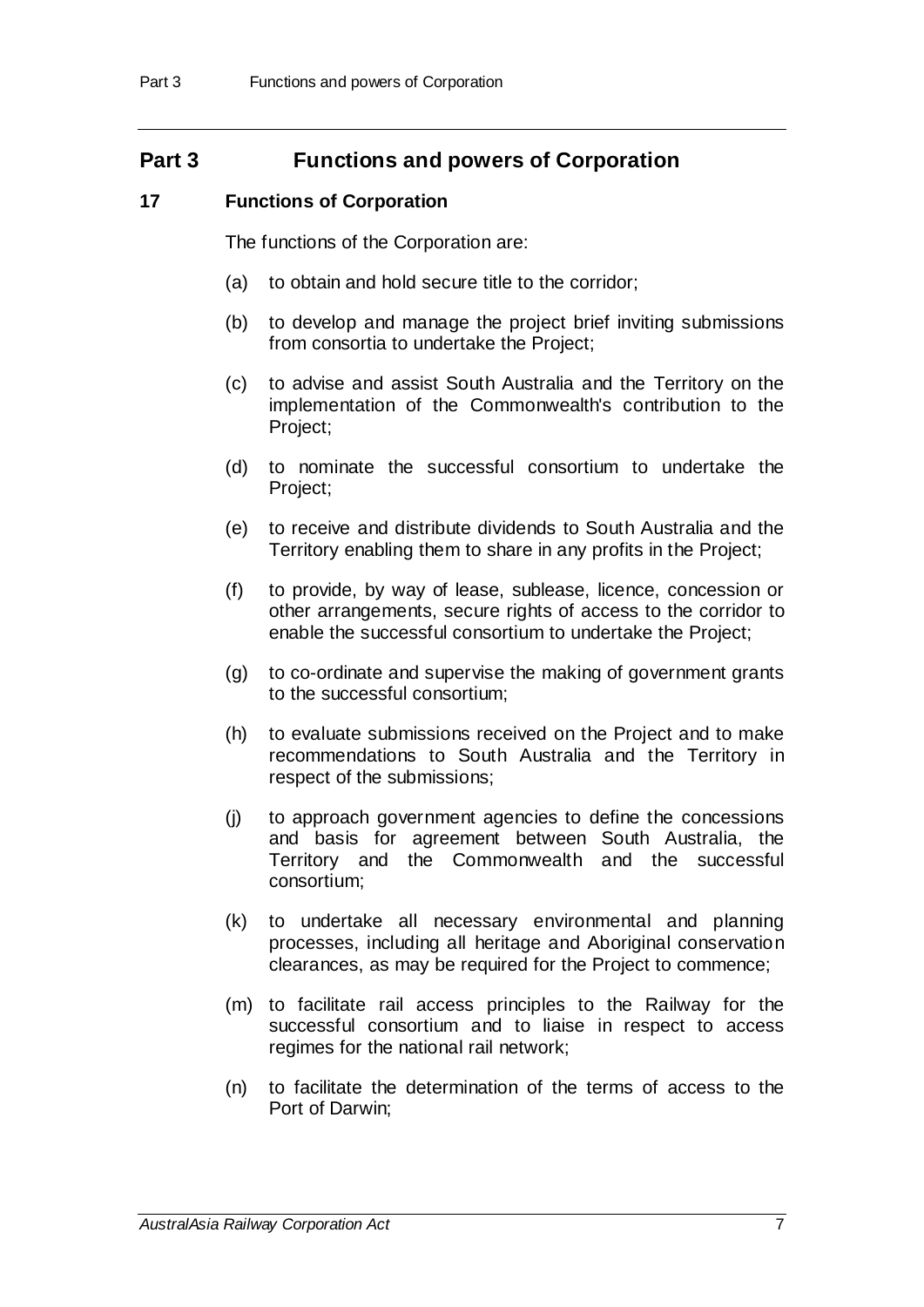- (p) to assist and determine the conditions of access to the Project through service roads and to assist in determining rights for extraction of construction materials and the royalty arrangements involved;
- (pa) to co-ordinate consideration of applications in connection with the construction or operation of the Railway or both;
- (q) to monitor construction and operation of the Project to ensure it complies with minimum requirements, including heritage, Aboriginal and environmental issues;
- (qa) to enter into agreements for the carrying out of works in relation to the corridor;
- (r) to exercise residual powers that may be detailed in any lease, licence or concession agreement between the Corporation and the successful consortium during the ongoing operation of the Railway, including powers to order emergency access and to supervise reversionary arrangements at the end of the Project;
- (s) to facilitate opportunities for businesses in South Australia and the Territory to provide goods and services required for the Project; and
- (t) to give effect to this Act and any agreement between South Australia and the Territory relating to the Project, including the winding up and dissolution of the Corporation and the distribution of its assets.

## **18 Powers of Corporation**

- (1) Subject to this Act, the Corporation has all the powers of a natural person to do all things necessary or convenient to be done for or in connection with or incidental to the performance of its functions.
- (2) Without limiting subsection (1), the Corporation may:
	- (a) enter into contracts;
	- (aa) enter into the Concession Deed and other arrangements in respect of the Project with all or any of South Australia, the Territory, the Commonwealth and the successful consortium;
	- (ab) take and enforce security for performance by the successful consortium of its obligations under the Concession Deed;
	- (b) acquire, hold and dispose of real or personal property, rights, privileges, permits, licences and authorities;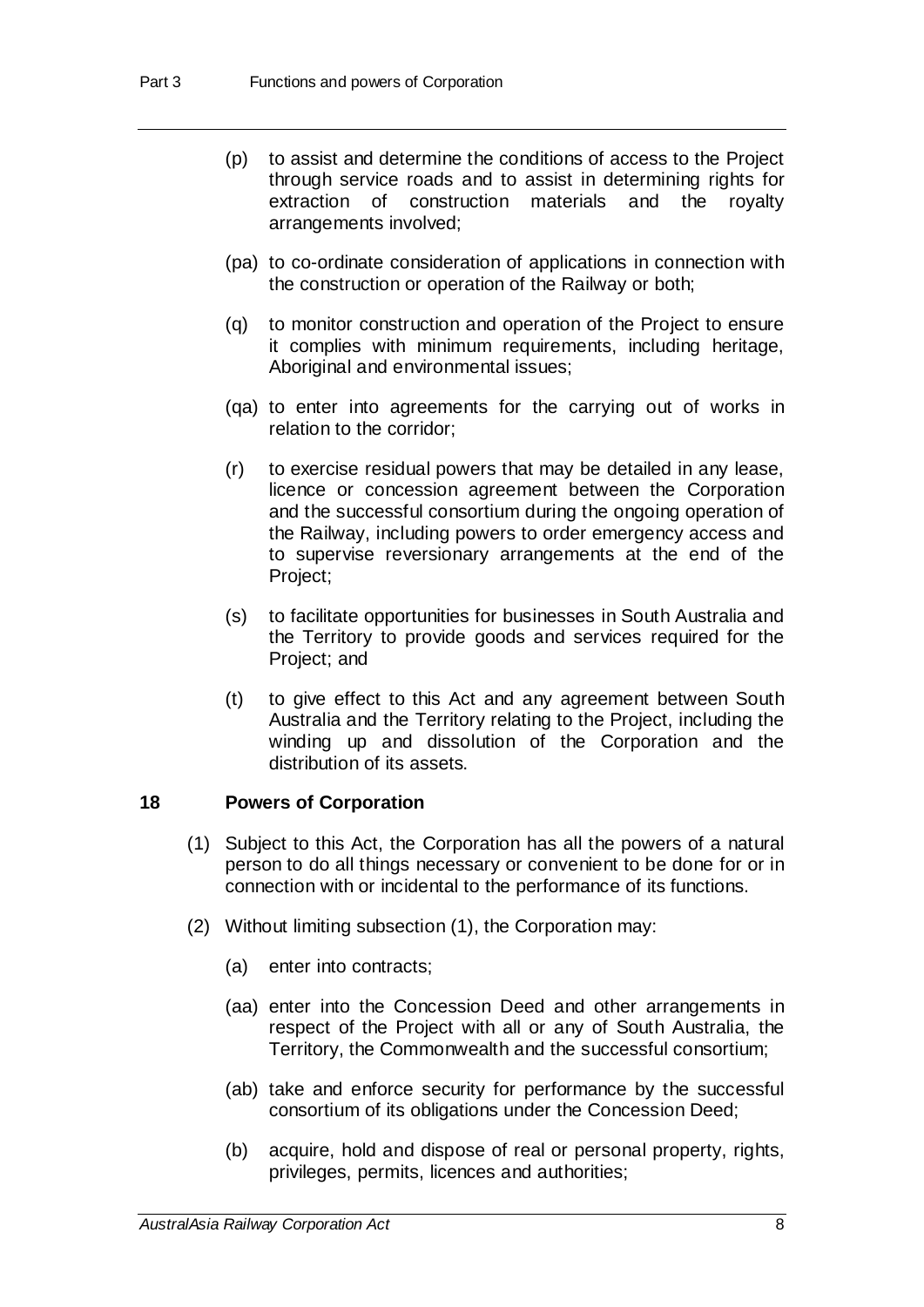- (c) form, or participate in the formation of, a corporation;
- (d) subscribe for or otherwise acquire, and dispose of, shares in, or debentures or other securities of, a corporation;
- (e) enter into a partnership or an arrangement for sharing of profits;
- (f) give guarantees and indemnities;
- (g) improve real property in which the Corporation holds an interest (whether as owner or otherwise) or that is under the Corporation's control;
- (h) appoint receivers, agents and attorneys;
- (j) act as trustee;
- (k) act as agent;
- (m) receive grants of money from the Commonwealth, the Territory and South Australia;
- (n) borrow money, or raise money otherwise than by borrowing (including from outside of the Territory or Australia), in any manner that accords with sound current commercial practice;
- (na) give security for the repayment of money borrowed by the Corporation;
- (p) lend money;
- (q) draw, make, accept, endorse and discount bills of exchange and promissory notes; and
- (r) pay dividends on capital at such rates and times as it determines.
- (3) The Corporation is not to borrow or lend money except with the consent of both the Minister and the South Australian Minister.
- (4) Where the Corporation is notified by the Minister that an action is considered by the Minister and the South Australian Minister as significant to the Project, the Corporation is not to exercise any of its powers in respect of the action except as provided by subsection (5).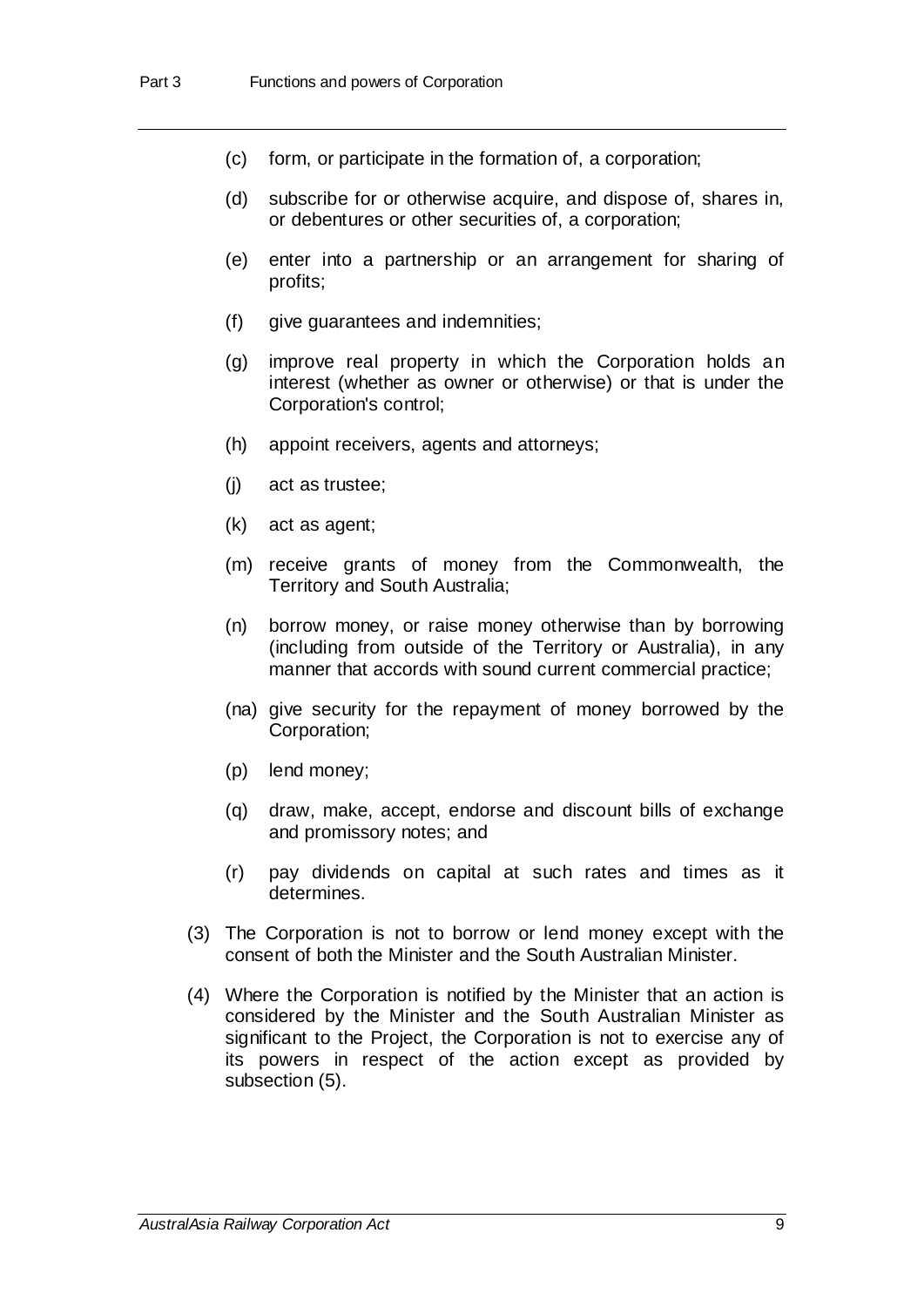(5) Where the Minister and the South Australian Minister agree on the action proposed to be taken by the Corporation, the Minister is to authorise the Corporation to exercise its powers in respect of the action and the Corporation may exercise its powers in accordance with the authorisation.

#### **19 Ministerial control**

- (1) The Corporation, in exercising its powers and performing its functions, is subject to the written lawful directions of the Minister.
- (2) For the purposes of subsection (1), but without limiting the generality of the words *lawful directions*, a direction is not lawful if complying with it would necessarily result in a breach by the Corporation of a legally enforceable contract or agreement or of a commercial undertaking.
- (3) Where a direction of the Minister requires the Corporation to take an action or disclose information (or to have a corporation over which it has the necessary control take an action or discloses information) that, in the opinion of the Corporation, for good commercial reasons, should not be taken or be disclosed, the Corporation is, in writing, to advise the Minister of its objection and the reasons for its objection.
- (4) If after receiving the Corporation's objections the Minister, in writing, confirms his or her direction to the Corporation, the Minister is to give his or her reasons for so doing and the Corporation is to comply with the direction.
- (5) The Minister is to cause a copy of each direction given by the Minister to the Corporation (and all objections and reasons under subsection (3) and confirmations and reasons under subsection (4)) to be tabled in the Legislative Assembly within 6 sitting days of the Assembly after it or they are given or made.
- (6) Where the Minister or the South Australian Minister considers a direction under this section is appropriate or required, he or she must consult the other Minister and, if both agree, the Minister is to give the direction.

#### **20 Certain information to be provided to Minister**

(1) Subject to subsection (2), the Corporation is to provide to the Minister, as soon as practicable after it receives them, copies of all notices, advice and accounts provided to the Corporation in its capacity as a shareholder of or investor in another corporation or trust.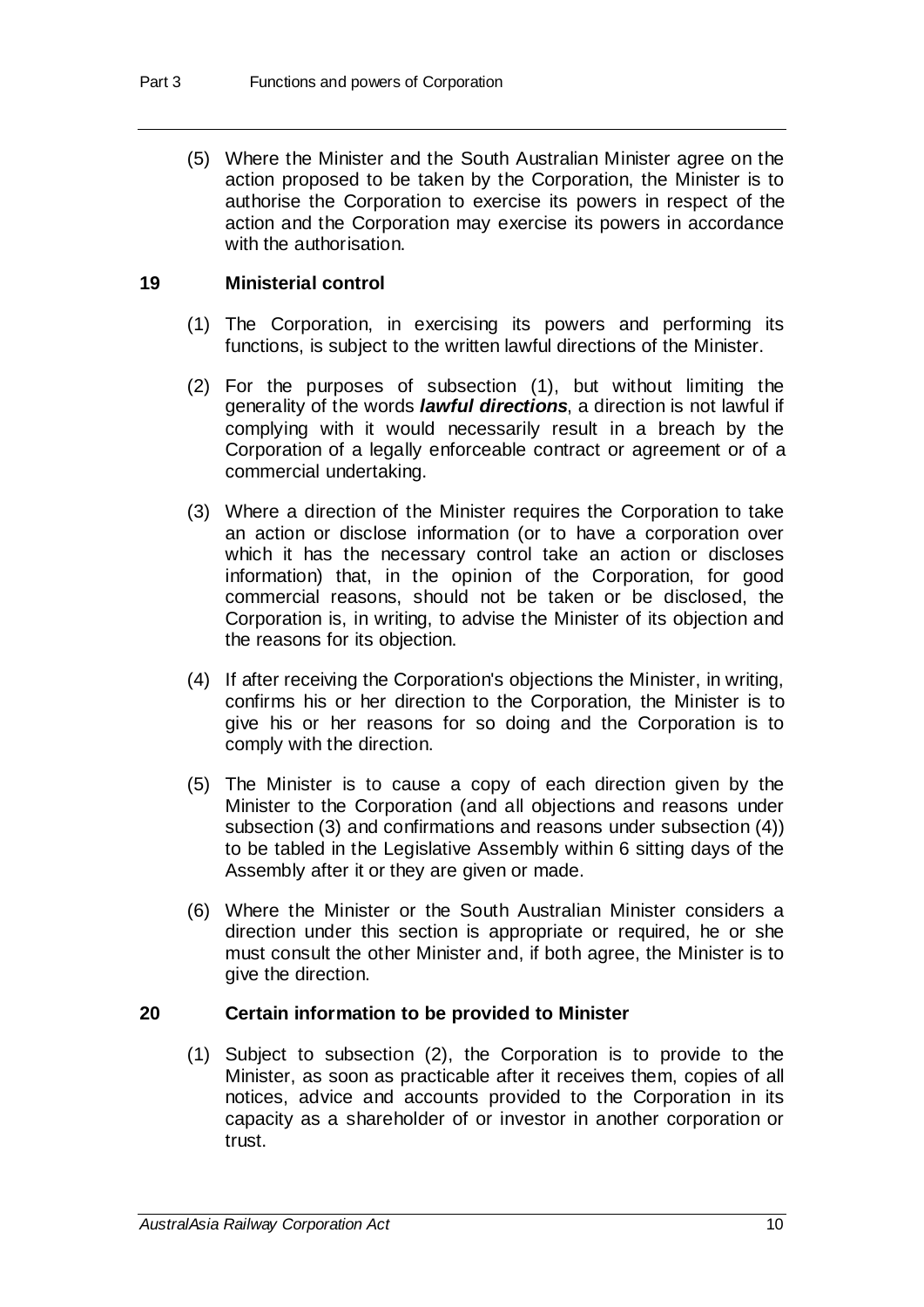(2) Where, in the opinion of the Corporation, a notice, advice or account received by it contains commercially sensitive information that ought not to be disclosed, it may advise the Minister of its receipt of the document and is not to provide a copy to the Minister unless directed to do so under section 19.

# **Part 4 Finance of Corporation**

## **21 Moneys of Corporation**

The moneys of the Corporation consist of:

- (a) moneys that are appropriated for its purposes;
- (b) dividends on shares owned by the Corporation;
- (c) interest on investments of moneys of the Corporation;
- (d) proceeds of the sale or other disposition of property and investments of the Corporation;
- (e) moneys received as grants from the Commonwealth and South Australia; and
- (f) such other amounts as, from time to time, become available for the use of the Corporation under this or any other Act.

## **22 Application of moneys**

The moneys of the Corporation are to be applied only in payment or discharge of the expenses and other obligations (including the payment of dividends) of the Corporation, whether contractually incurred or imposed by or under a law in force in the Territory.

## **23 Bank accounts**

The Corporation is to open and maintain in the Territory an account or accounts with one or more authorised deposit-taking institutions within the meaning of section 5(1) of the *Banking Act 1959* of the Commonwealth.

## **24 Proper accounts to be kept**

The Corporation is to keep proper accounts and records of its transactions and affairs and is to do all things necessary to ensure that all payments out of the moneys of or held by the Corporation are correctly made and properly authorised and that adequate control is maintained over the assets of, or in the custody of, the Corporation and over the incurring of liabilities.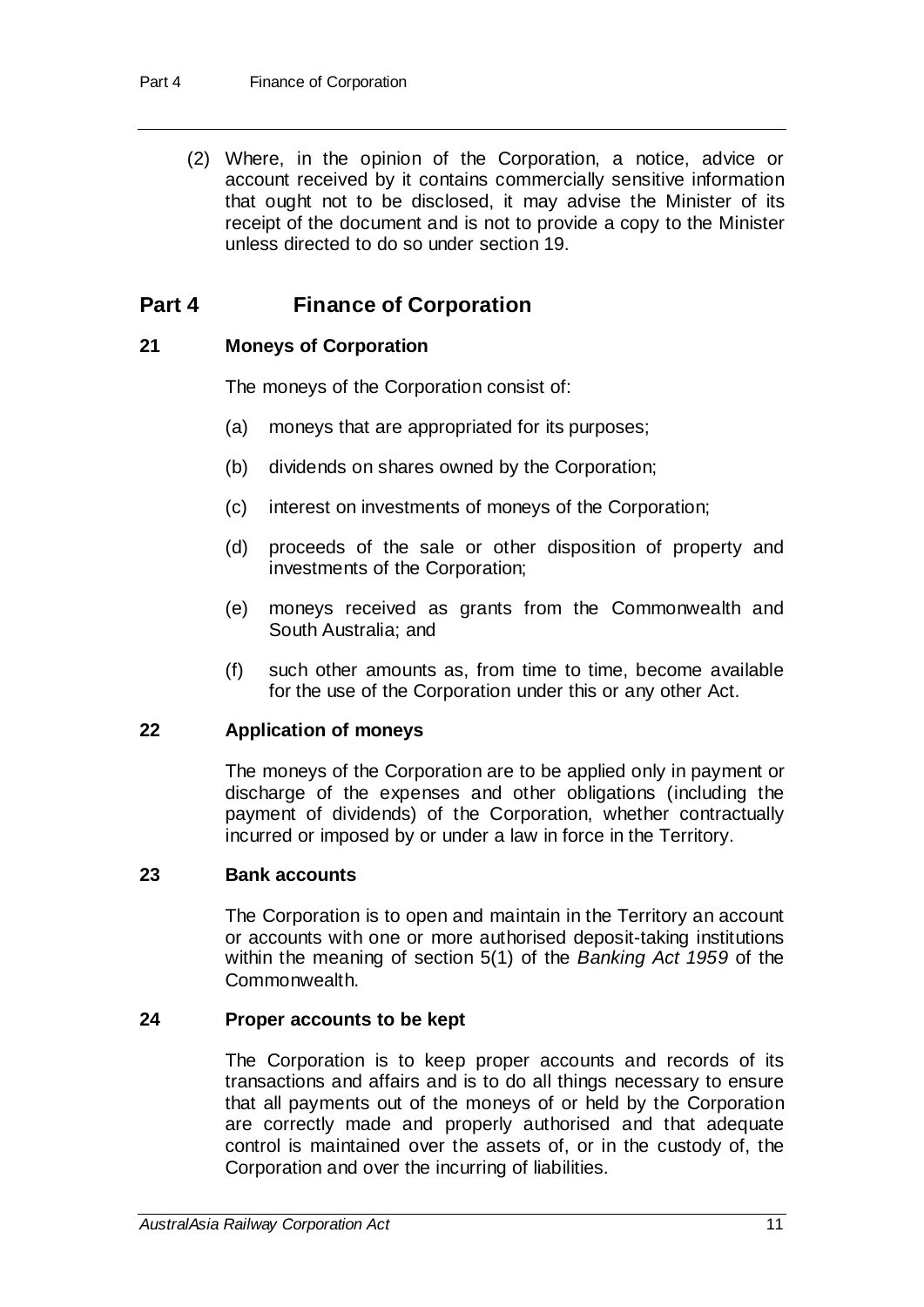## **25 Borrowings**

- (1) Without limiting the generality of section 18(2)(n), the Corporation may, under that section, borrow money, or raise money otherwise than by borrowing, by dealing with securities.
- (2) A borrowing of money, or a raising of money otherwise than by borrowing, in pursuance of section 18(2)(n) may be made, in whole or in part, in a currency other than Australian currency.
- (3) In this section, *securities* includes stocks, debentures, debenture stocks, notes, bonds, promissory notes, bills of exchange and similar instruments or documents.
- (4) A reference in this section to dealing with securities includes a reference to:
	- (a) creating, executing, entering into, drawing, making, accepting, endorsing, issuing, discounting, selling, purchasing or re-selling securities;
	- (b) creating, selling, purchasing or re-selling rights or options in respect of securities; and
	- (c) entering into agreements or other arrangements relating to securities.
- (5) For the purposes of this section:
	- (a) the issue by the Corporation of an instrument acknowledging a debt in consideration of:
		- (i) the payment or deposit of money; or
		- (ii) the provision of credit,

otherwise than in relation to a transaction that is in the ordinary course of the day-to-day operations of the Corporation shall be deemed to be a raising by the Corporation, otherwise than by borrowing, of an amount of money equal to the amount of the money paid or deposited or the value of the credit provided, as the case may be; and

(b) the obtaining of credit by the Corporation otherwise than in relation to a transaction that is in the ordinary course of the day-to-day operations of the Corporation shall be deemed to be a raising by the Corporation, otherwise than by borrowing, of an amount of money equal to the value of the credit so obtained.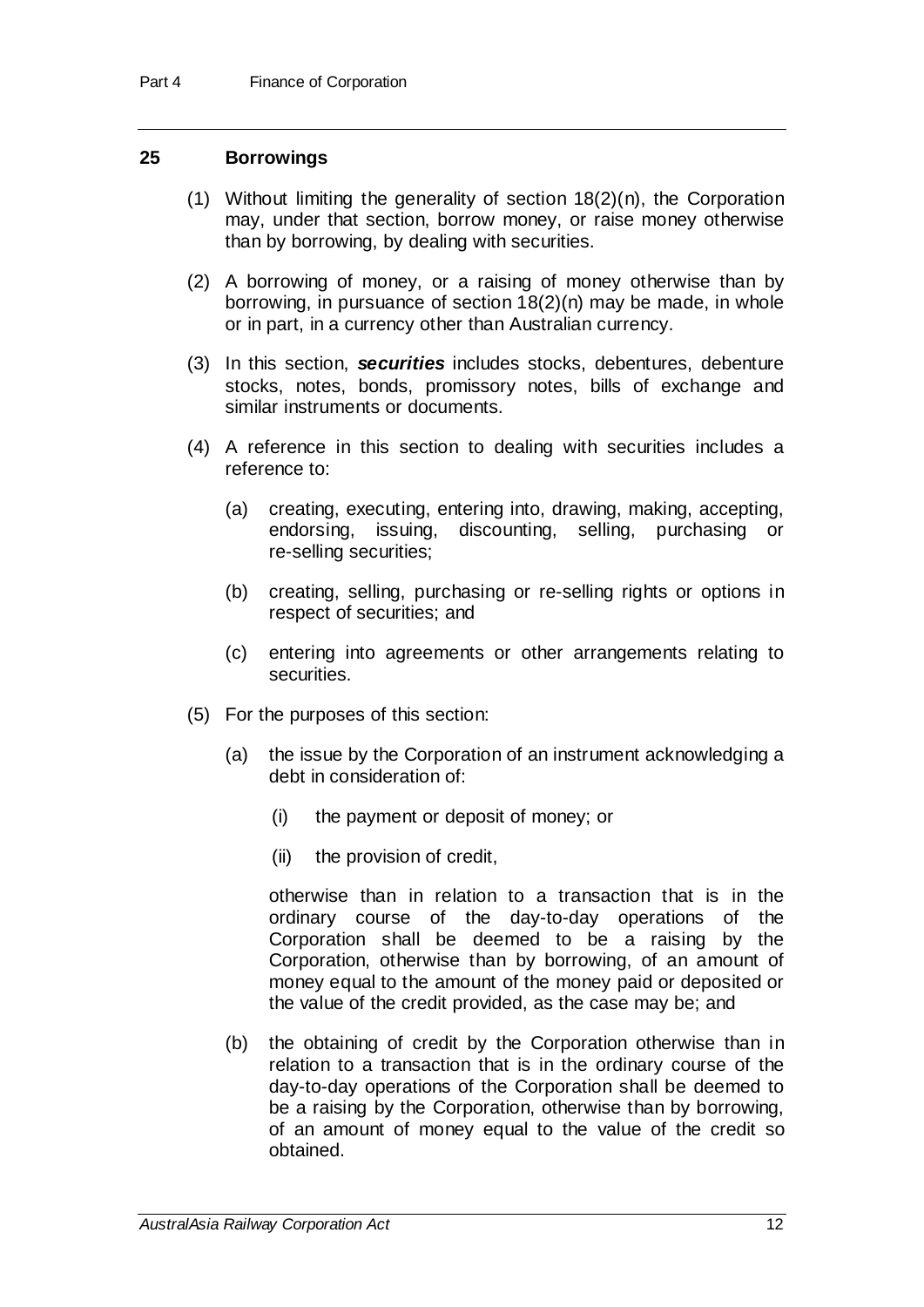#### **26 Borrowings of Corporation, &c., not guaranteed by Territory or South Australia**

Notwithstanding anything in this or any other Act or law in force in the Territory, the Corporation or any other person is not capable of entering into a contract or other arrangement whereby the Territory or South Australia or an authority of the Territory or South Australia guarantees borrowings, or the raising of money otherwise than by borrowing, of the Corporation or gives an indemnity relating to such borrowings or raising of money, neither:

- (a) is a person capable of accepting such a guarantee or indemnity or of lawfully accepting any payment or other benefit in pursuance of such a purported guarantee or indemnity; or
- (b) is such a guarantee or indemnity to arise or be implied by operation of law.

## **27 Appointment and power of auditor**

- (1) In this section and section 32, *auditor* means:
	- (a) a registered company auditor, within the meaning of the Corporations Act 2001, (including a firm of auditors one of the partners of which is so registered) appointed by the Corporation with the consent of the Minister and the South Australian Minister; or
	- (b) if the Minister directs under section 19(1), the Auditor-General.
- (2) The requirements of this section are in addition to the requirements under section 31 but to the extent, if any, that the requirements of this section and under section 31 are not capable of standing together, the requirements of this section prevail.
- (3) The Corporation is, not later than 7 days after 30 June in each year, to appoint an auditor for the Corporation and is, within 28 days after doing so, to notify the Minister of the name of the auditor.
- (4) The auditor is to inspect, audit and report on the accounts and records of financial transactions of the Corporation and the records relating to assets of, or in the custody of, the Corporation and is to forthwith draw the attention of the Corporation, the Minister and the South Australian Minister to any irregularity disclosed by the inspection and audit that, in the opinion of the auditor, is of sufficient importance to justify the auditor so doing.
- (5) The auditor, or a person authorised by the auditor, is entitled at all reasonable times to full and free access to all accounts, records, documents and papers of the Corporation relating directly or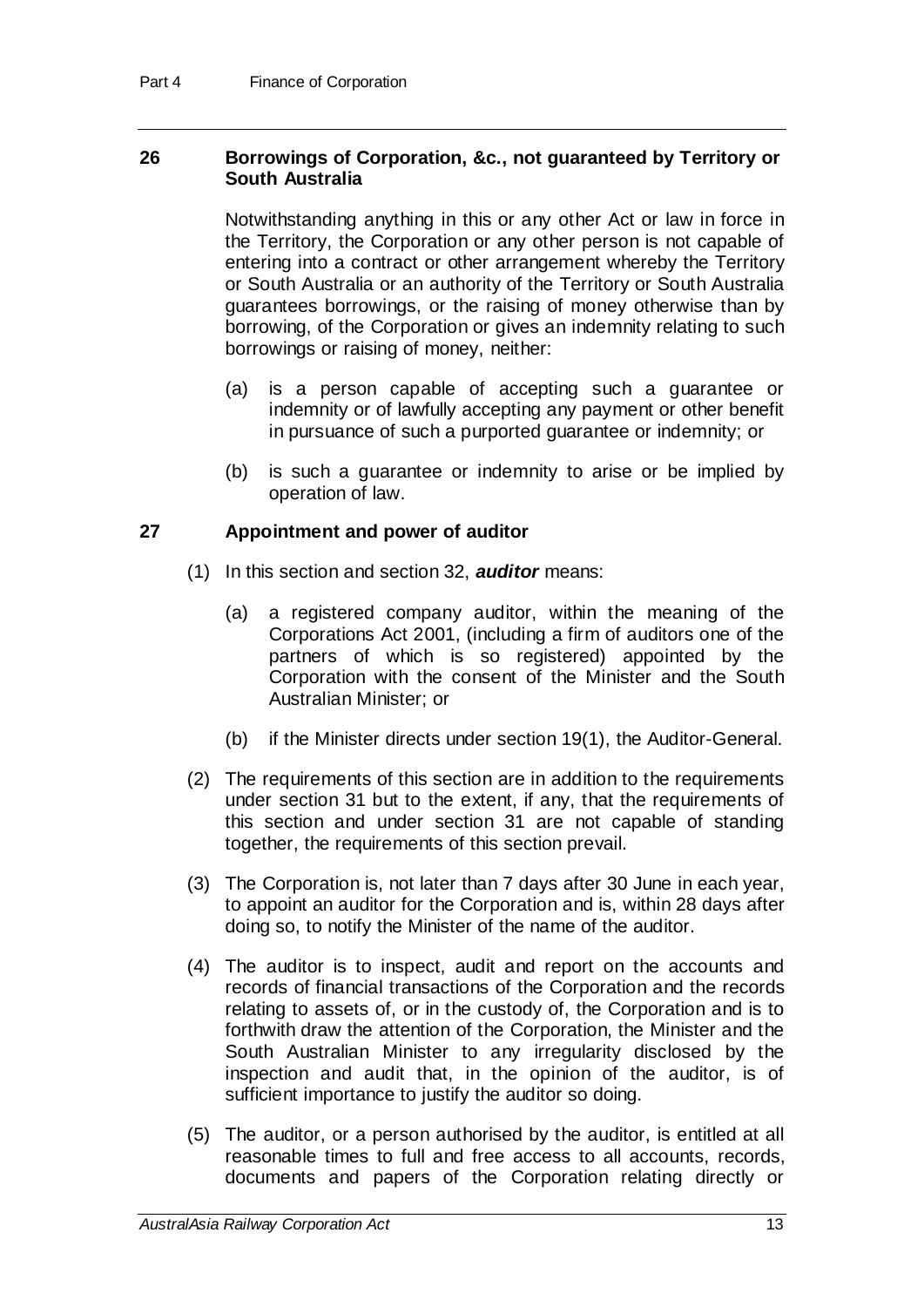indirectly to the receipt or payment of moneys by the Corporation or to the acquisition, receipt, custody or disposal of assets by it.

- (6) The auditor, or a person authorised by the auditor, may make copies of or take extracts from any such accounts, records, documents or papers.
- (7) The auditor, or a person authorised by the auditor, may require a person to furnish to him or her such information in the possession of the person or to which the person has access as the auditor or authorised person considers necessary for the purposes of the functions of the auditor under this Act, and the person is to comply with the requirement.

Maximum penalty: 15 penalty units.

- (8) Where the Auditor-General is the auditor for the purposes of this Act, the Auditor-General is not to report on the affairs of the Corporation except as provided by or under this Act.
- (9) In addition to the powers expressly given under this Act to the auditor, the auditor has such powers in relation to the audit of the accounts and records referred to in subsection (4) as a registered company auditor has in relation to a corporation under the Corporations Act 2001 and that Act, with the necessary changes, applies to the extent necessary to enforce those powers.

#### **28 Corporation to pay taxes, rates and duties other than stamp duty**

- (1) Subject to subsection (2), nothing in this or any other Act relieves the Corporation from the liability to pay Territory taxes, rates and duties in respect of its business and activities that it would have if it were a corporation incorporated under the Corporations Act 2001 and in addition the Minister may, by notice in writing to the Corporation, require it to pay to the Central Holding Authority, within the time and in respect of the period specified in the notice, such amount as the Minister considers would have been the liability of the Corporation to pay income tax under the *Income Tax Assessment Act 1936* of the Commonwealth had its income not been exempted from income tax by that Act.
- (2) The Corporation is not liable to pay stamp duty imposed by the *Stamp Duty Act* that, but for this subsection, would have been payable under an Act by the Corporation.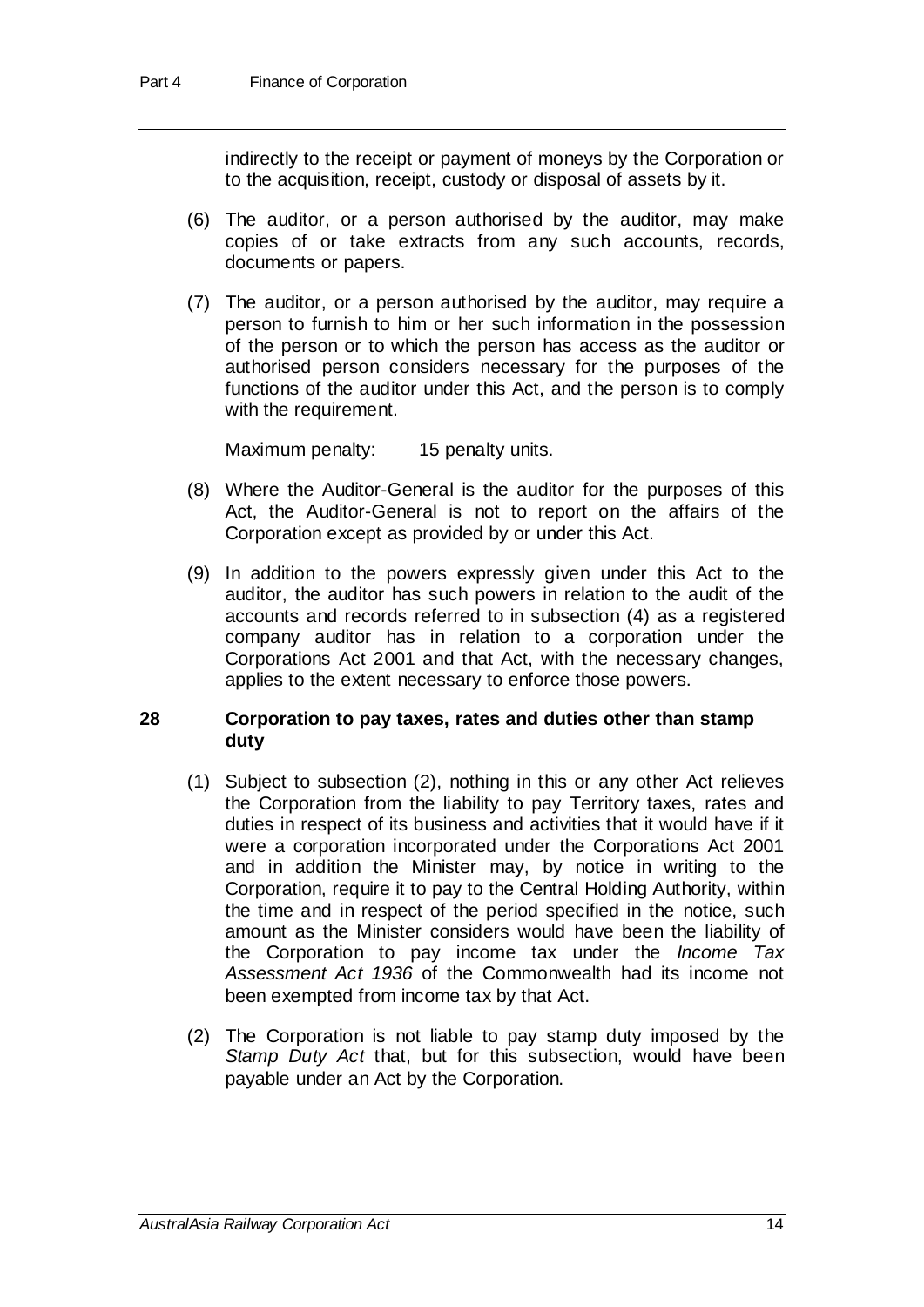# **Part 4A Limit of expenditure by Territory**

## **28A Extent of Territory's financial commitment**

- (1) The Minister is authorised, on behalf of the Territory, to make available at times determined by the Minister funds up to a total of \$165 million for all or any of the following purposes:
	- (a) the performance of certain works in connection with the Project;
	- (b) the giving by the Territory of a guarantee in respect of a debt incurred by the successful consortium in connection with the Project;
	- (c) the provision by the Territory of a loan to the successful consortium in connection with the Project.
- (1A) The Minister is authorised, on behalf of the Territory, to make available, at times determined by the Minister and on terms determined by the Minister to be commercial, funds additional to those referred to in subsection (1) for purposes connected with the Project, including:
	- (a) the provision of loans;
	- (b) the provision of subordinated debt;
	- (c) the underwriting of subordinated debt;
	- (d) the subscription of equity;
	- (e) the underwriting of subscriptions of equity;
	- (f) the subscription of contingent equity;
	- (g) the underwriting of contingent equity; and
	- (h) any other form of financial assistance.
	- (2) The limit on the funds that may be made available under subsection (1) does not apply to funds for any of the following purposes:
		- (a) the payment of the costs of acquiring land for the Project and any compensation paid in relation to that land;
		- (b) the payment of the costs and expenses associated with the administration of the Corporation and the Project;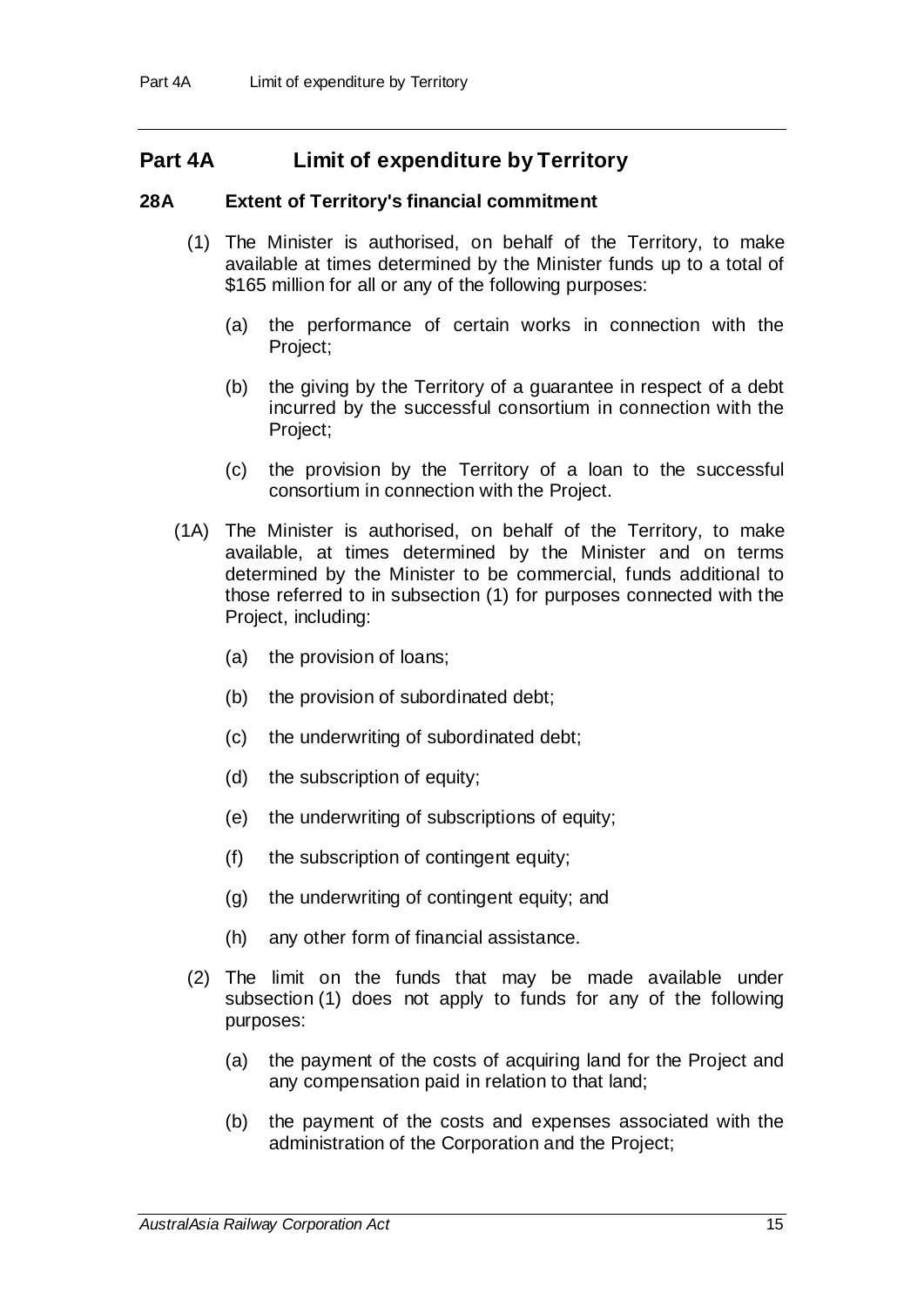- (c) the payment of interest and costs that may be payable in respect of the debt or the giving of the guarantee referred to in subsection (1)(b);
- (d) the giving by the Territory of a guarantee in connection with the performance by the Corporation of its obligations under a contract entered into by the Corporation in connection with the Project;
- (e) the payment of costs and expenses of a non-capital nature not referred to in paragraph (a), (b), (c) or (d);
- (ea) the satisfaction of a judgment in a proceeding arising out of or in connection with the Project in accordance with:
	- (i) a direction under section 11(3) of the *Crown Proceedings Act*; or
	- (ii) a direction under section 11(3) of the *Crown Proceedings Act* as applied by the Parliament of South Australia as a law of South Australia for the purposes referred to in section 19B(7) of the *AustralAsia Railway (Special Provisions) Act*;
- (f) the payment of any other costs and expenses that may be prescribed by regulation for the purposes of this subsection.
- (3) The amounts required for the purposes of subsections (1) and (1A) are to be provided from the public moneys of the Territory.

# **Part 4B Civil penalties**

## **28B Civil penalties may be payable by successful consortium**

- (1) An agreement to which the Corporation and the successful consortium are parties may provide that, if the successful consortium is in breach of an obligation under the agreement, the successful consortium is required to pay to the Corporation by way of a civil penalty for the breach the amount determined in accordance with the agreement.
- (2) The agreement may also provide that the amount of such a civil penalty is to increase over the period during which the breach of the obligation continues by a further amount determined in accordance with the agreement.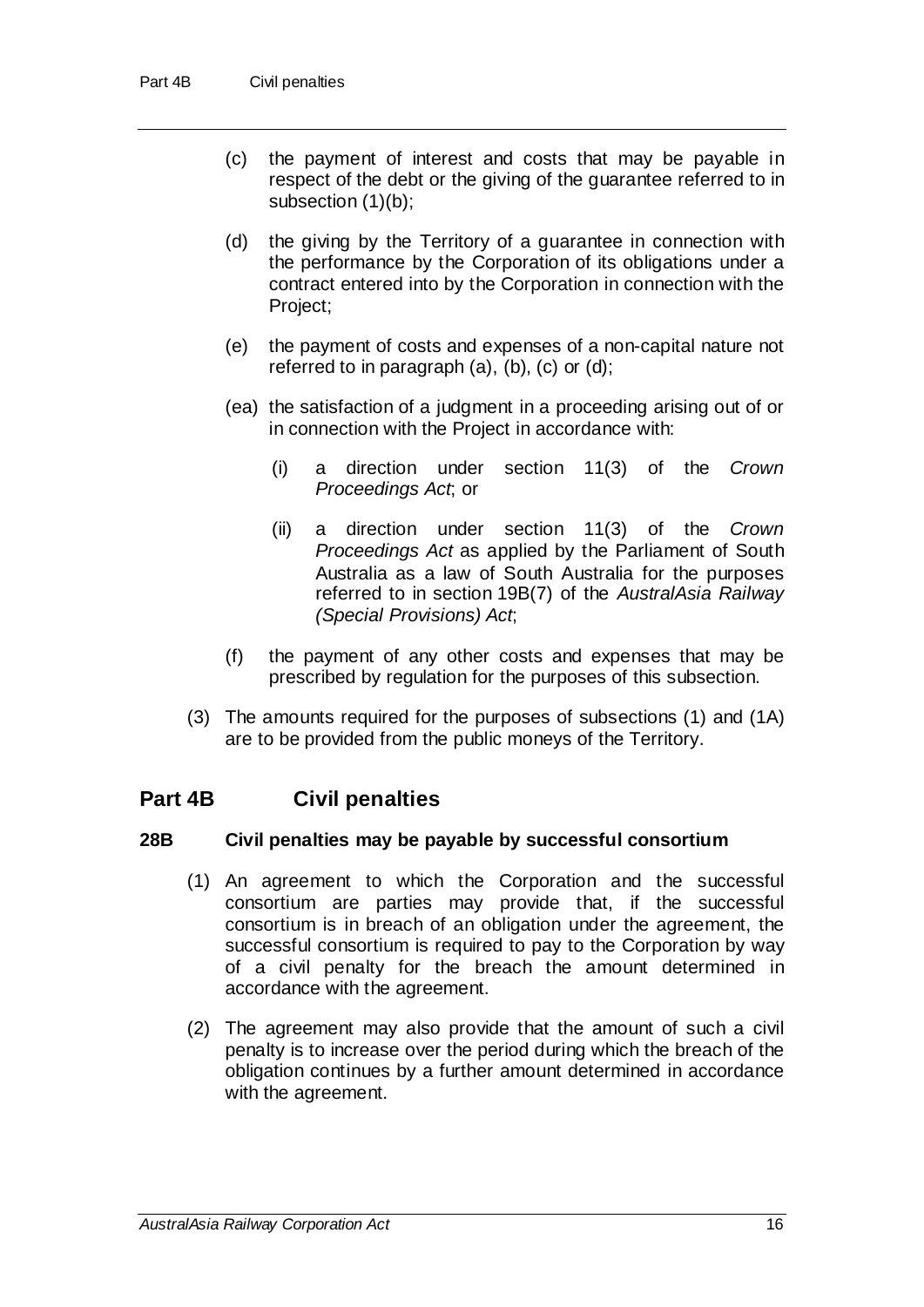- (3) A civil penalty provided for in accordance with this section is a debt due to the Corporation by the successful consortium:
	- (a) despite that neither the Corporation nor any other person (whether a party to the agreement or not) suffered damage as a result of the breach; and
	- (b) despite that the amount of the civil penalty is unrelated to the extent of any damage that the Corporation or any other person (whether a party to the agreement or not) may have suffered as a result of the breach.

#### **28C Successful consortium may pass on civil penalties to contractors**

- (1) An agreement to which the successful consortium and a contractor of the successful consortium are parties may provide:
	- (a) that if the successful consortium:
		- (i) is in breach of an obligation under an agreement with the Corporation; and
		- (ii) is required to pay to the Corporation by way of civil penalty for the breach an amount in accordance with section 28B; and
	- (b) that if the breach of the obligation by the successful consortium arose, in whole or in part, from a breach by the contractor of an obligation under an agreement with the successful consortium in connection with the construction, operation or maintenance of the railway,

then the contractor is required to pay to the successful consortium the amount, or part of the amount, of the civil penalty required to be paid by the successful consortium to the Corporation.

- (2) An amount required to be paid to the successful consortium by a contractor under an agreement in accordance with subsection (1) is a debt due to the successful consortium by the contractor:
	- (a) despite that neither the successful consortium nor any other person (whether a party to the agreement or not) suffered damage as a result of the breach; and
	- (b) despite that the amount required to be paid by the contractor is unrelated to the extent of any damage that the successful consortium or any other person (whether a party to the agreement or not) may have suffered as a result of the breach.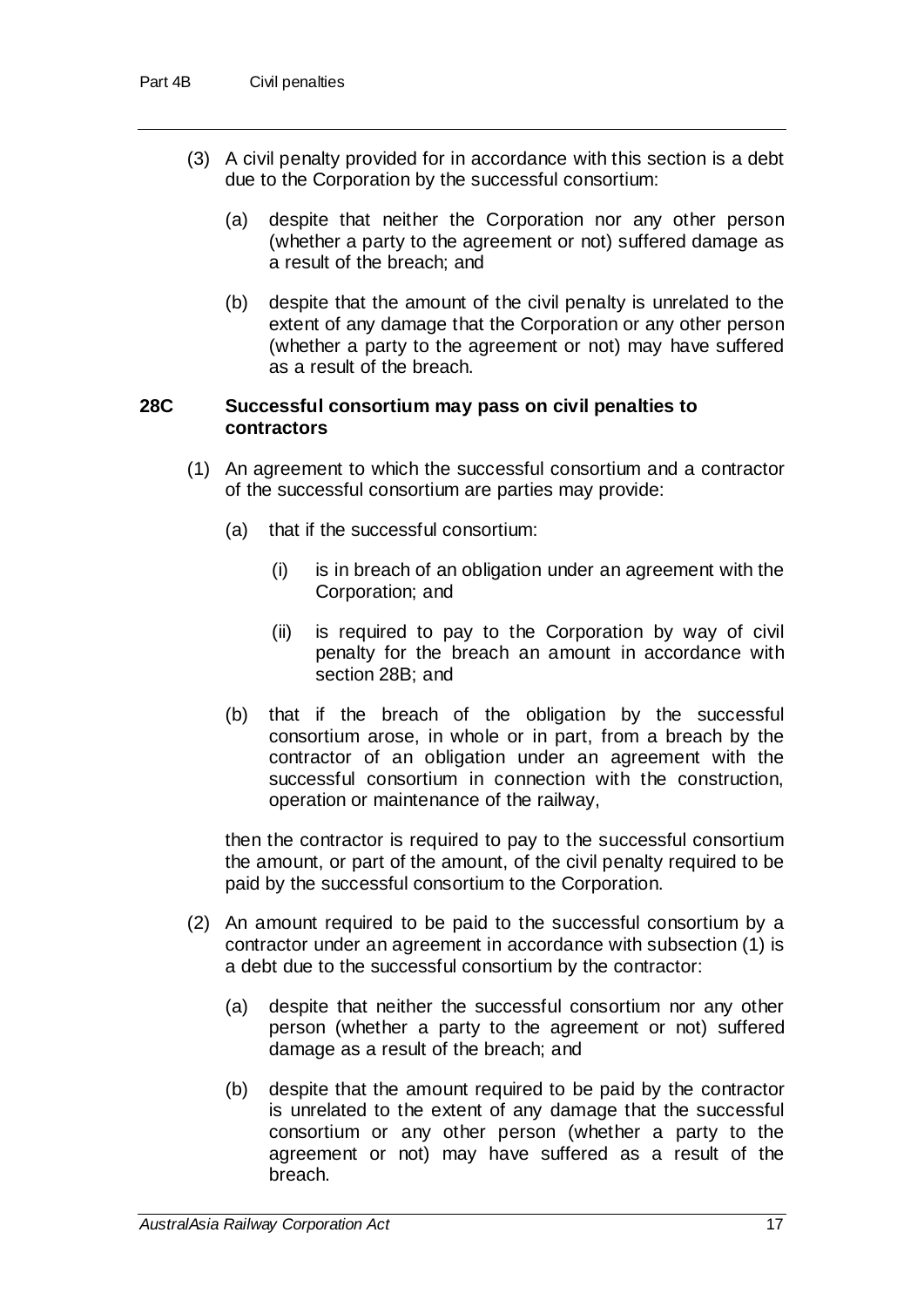# **Part 5 Miscellaneous**

#### **29 Staff**

- (1) The Corporation may appoint such officers and engage such employees as it thinks necessary for the purposes of this Act.
- (2) The terms and conditions of employment of persons appointed or engaged under subsection (1) are to be determined by the Corporation.
- (3) The *Public Sector Employment and Management Act* does not apply to or in relation to the employment of officers or employees of the Corporation.

#### **30 Consultants may be engaged**

The Corporation may engage consultants and advisers.

## **31 Application of Corporations Act 2001**

- (1) Subject to subsection (2) and section 27(9), except to the extent that the Corporations Act 2001 expressly binds the Crown, that Act does not apply to or in relation to the Corporation.
- (2) The accounting and reporting obligations imposed and standards required by the Corporations Act 2001 of or in relation to a public corporation incorporated under the Corporations Act 2001 apply to and in relation to the Corporation as if:
	- (a) the Corporation were a public corporation so incorporated; and
	- (b) the Territory were the shareholders of the corporation,

and the Corporations Act 2001, with the necessary changes, applies to the extent necessary to enforce those standards.

## **32 Annual report**

- (1) In addition to the information required under section 31 to be included in the financial report and directors' report of the Corporation, the report is to include a copy of all directions, objections, confirmations and reasons given under section 19 during the period to which the report relates.
- (2) The Minister is to cause the report and financial statements of the Corporation, together with the report of the auditor, to be laid before the Legislative Assembly within 6 sitting days of the Assembly after they are received by the Minister.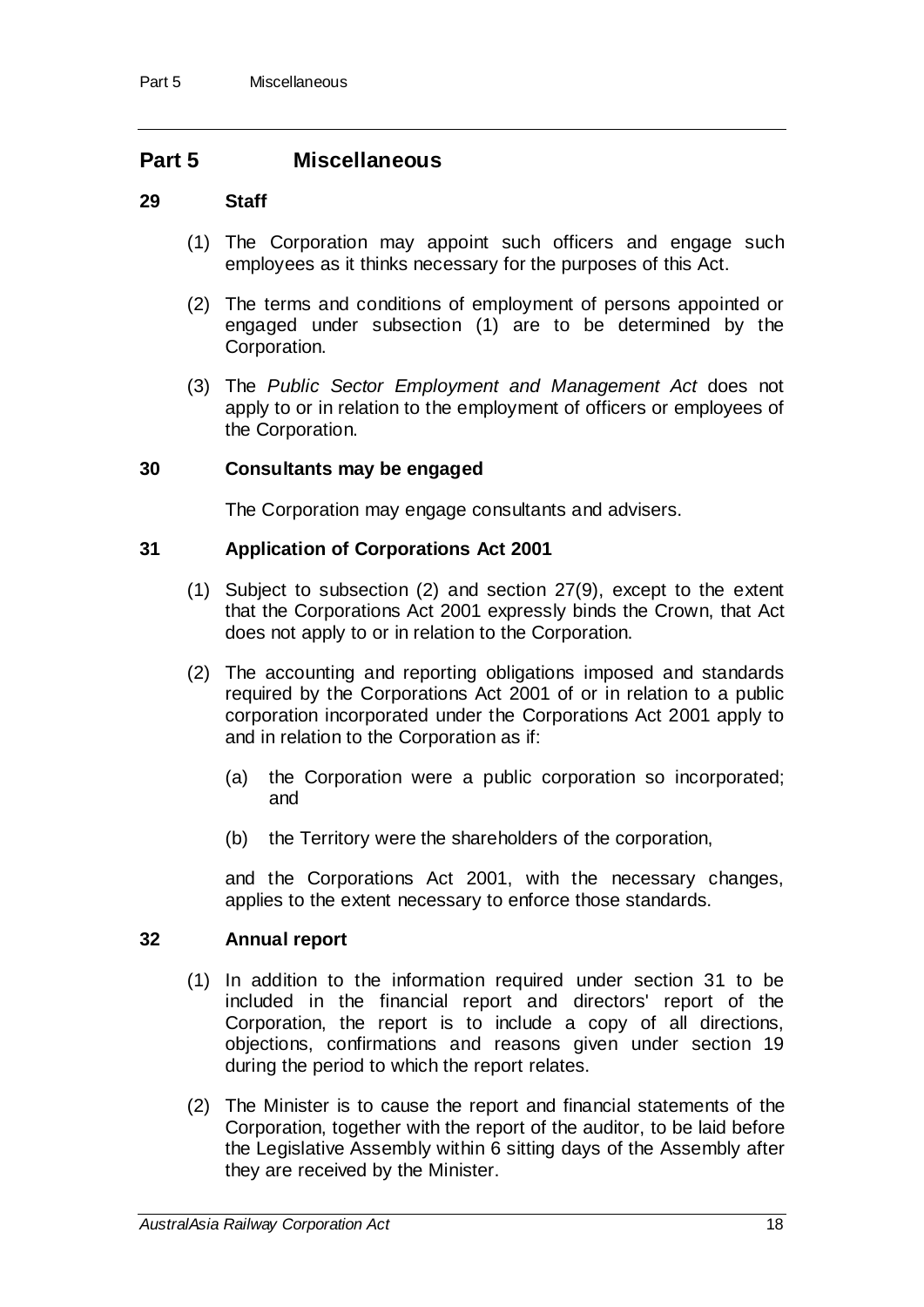## **33 Arbitration of disputes**

- (1) The Minister and the South Australian Minister are to use their best endeavours to ensure that agreement is reached in the exercise of their joint responsibilities under this Act.
- (2) In the event of agreement not being reached, the matter in dispute is to be referred to arbitration under the *Commercial Arbitration (National Uniform Legislation) Act* and that Act applies, with the necessary changes, as if this subsection were an arbitration agreement between the Minister and the South Australian Minister.

#### **33A References to Corporation in legal documents and registered titles**

- (1) In:
	- (a) an agreement, arrangement, contract, deed or other document that creates rights or imposes obligations (a *legal document*); or
	- (b) a title registered under the *Real Property Act* or the *Land Title Act* (a *registered title*),

a reference to the *AustralAsia Railway Corporation* is to be read as a reference to *The AustralAsia Railway Corporation*.

(2) A legal document, the exercise of a right or performance of an obligation under a legal document, or a registered title is not invalid, unenforceable or ineffective on the ground that the Corporation is referred to in the legal document or registered title as the *AustralAsia Railway Corporation*.

#### **34 Regulations**

The Administrator may make regulations, not inconsistent with this Act, prescribing matters:

- (a) required or permitted by this Act to be prescribed; or
- (b) necessary or convenient to be prescribed for carrying out or giving effect to this Act.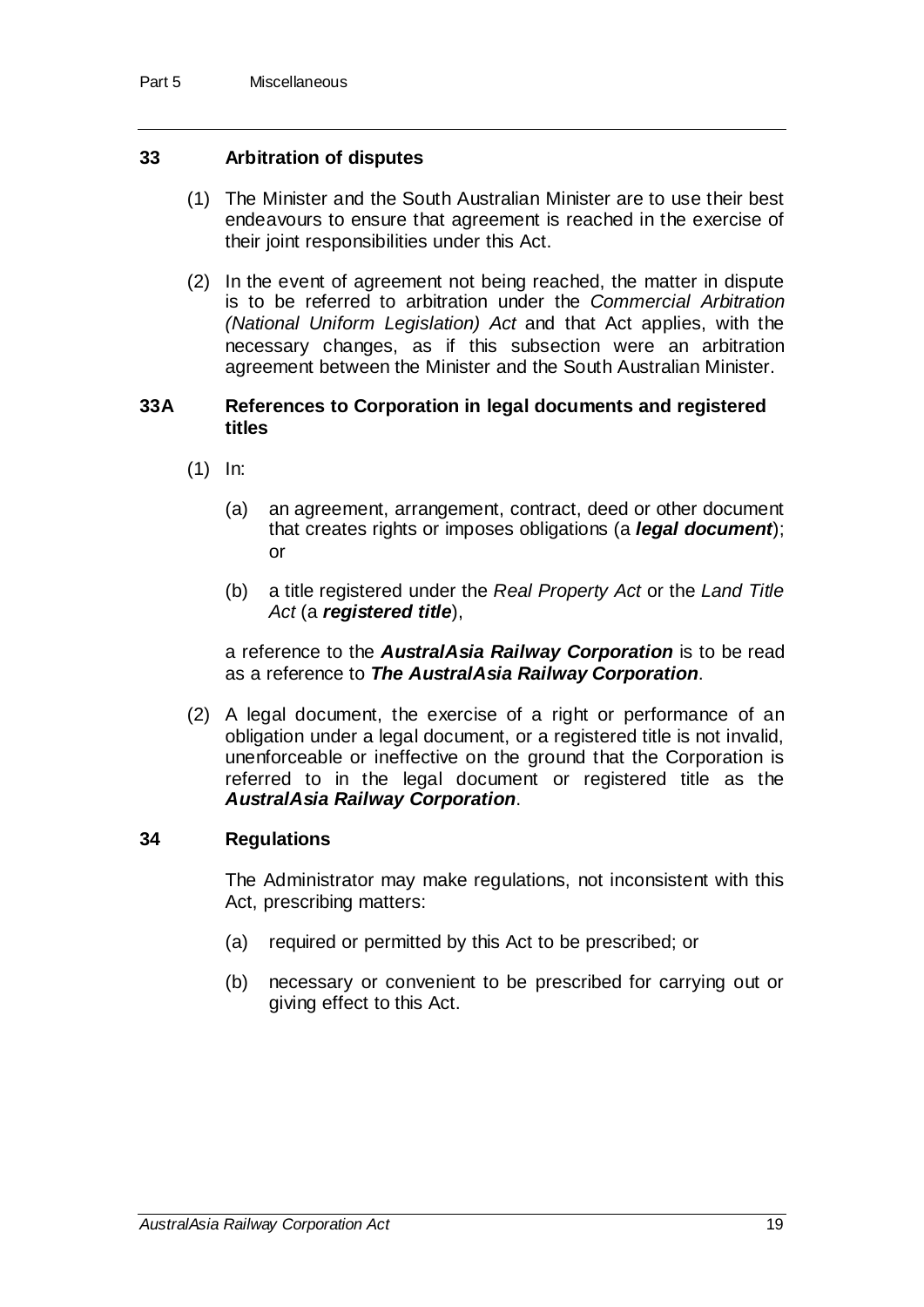# **ENDNOTES**

**1 KEY**

Key to abbreviations

| $amd = amended$         | $od = order$                 |
|-------------------------|------------------------------|
| $app = appendix$        | om = omitted                 |
| $bl = by-law$           | $pt = Part$                  |
| $ch = Chapter$          | $r =$ regulation/rule        |
| $cl = clause$           | $rem = remainder$            |
| $div = Division$        | renum = renumbered           |
| $exp = expires/expired$ | $rep = repeated$             |
| $f =$ forms             | $s = section$                |
| Gaz = Gazette           | $sch = Schedule$             |
| $h dq =$ heading        | $sdiv = Subdivision$         |
| $ins = inserted$        | SL = Subordinate Legislation |
| It = $long$ title       | $sub =$ substituted          |
| $nc = not commenced$    |                              |

# **2 LIST OF LEGISLATION**

|             | AustralAsia Railway Corporation Act 1996 (Act No. 1, 1997)                                                                          |
|-------------|-------------------------------------------------------------------------------------------------------------------------------------|
| Assent date | 7 January 1997                                                                                                                      |
| Commenced   | 25 August 1997 (Gaz S32, 25 August 1997)                                                                                            |
|             | AustralAsia Railway Corporation Amendment Act 1998 (Act No. 24, 1998)                                                               |
| Assent date | 30 March 1998                                                                                                                       |
| Commenced   | 25 August 1997 (s 2)                                                                                                                |
|             | AustralAsia Railway Corporation Amendment Act 2000 (Act No. 38, 2000)                                                               |
| Assent date | 13 July 2000                                                                                                                        |
| Commenced   | 4 December 2000 (Gaz S59, 4 December 2000)                                                                                          |
|             | AustralAsia Railway Corporation Amendment Act (No. 2) 2000 (Act No. 55, 2000)                                                       |
| Assent date | 14 November 2000                                                                                                                    |
| Commenced   | 4 December 2000 (s 2, s 2 AustralAsia Railway Corporation<br>Amendment Act 2000 (Act No. 38, 2000) and Gaz S59,<br>4 December 2000) |
|             | AustralAsia Railway (Special Provisions) Regulations 2000 (SL No. 61, 2000)                                                         |
| Notified    | 15 December 2000                                                                                                                    |
| Commenced   | 14 February 2001 (Gaz G6, 14 February 2001 p 3)                                                                                     |
|             | AustralAsia Railway Corporation Amendment Act 2001 (Act No. 1, 2001                                                                 |
| Assent date | 19 March 2001                                                                                                                       |
| Commenced   | 23 March 2001 (Gaz S11, 23 March 2001)                                                                                              |
|             | Corporation Reform (Consequential Amendments NT) Act 2001 (Act No. 17, 2001                                                         |
| Assent date | 29 June 2001                                                                                                                        |
| Commenced   | 15 July 2001 (s 2, s 2 Corporations Act 2001 (Act No. 56,<br>1990) (Cth) and Cth Gaz S285, 13 July 2001)                            |